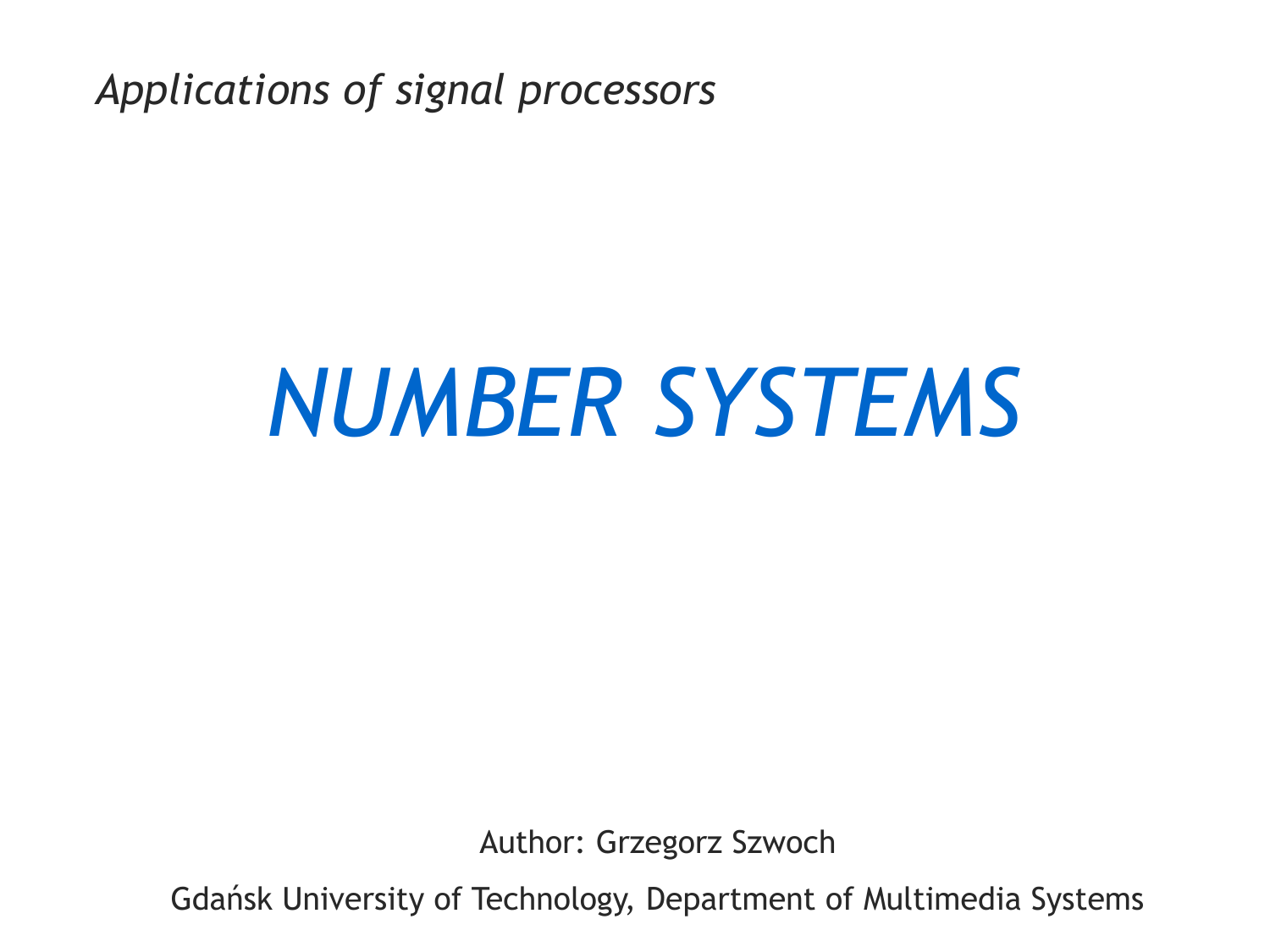## *1 + 1 = 10*

- A processor only performs bit operations: 10011001100110 + 100110011001101 = 111001100110011
- The processor does not interpret what "10011001100110" means.
- **E** Number system  $-$  a method of representing numbers with a sequence of 0s and 1s, so that the results are correct.
- The most important number systems:
	- fixed-point
		- integer
		- fractional (Q)
	- floating-point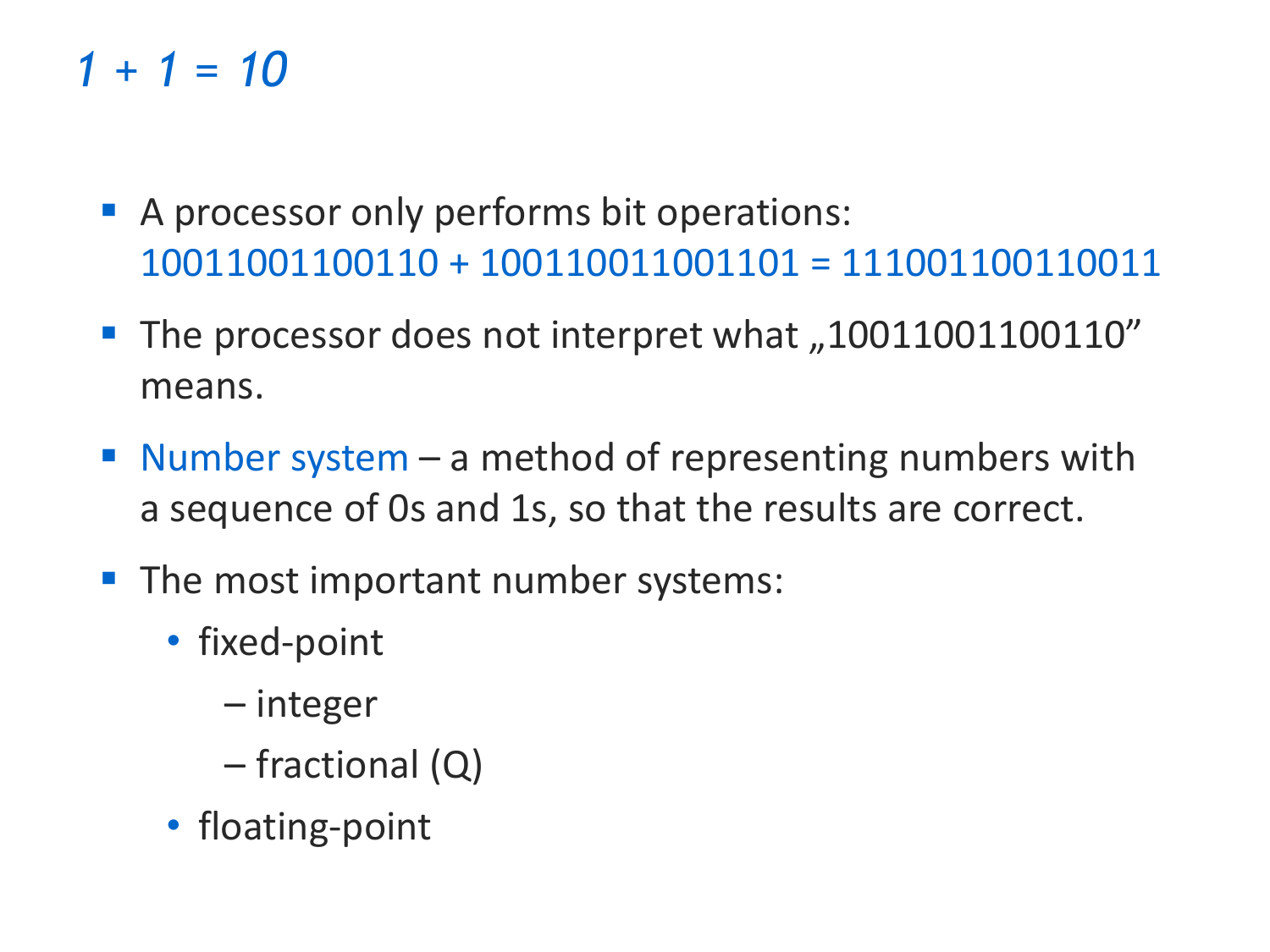# *Fixed-point integers*

Unsigned integer representation in a binary notation:

- first, most significant bit (MSB): weight 2<sup>N-1</sup>
- *i*-th bit: weight 2<sup>*i*-1</sup>
- last, least significant bit (LSB): weight 1

| $2^{15}$ | 2 <sup>14</sup> | $2^{13}$ | 2 <sup>12</sup> | $2^{11}$ | 210  | 2 <sup>9</sup> | 2 <sup>8</sup> | $2^7$ | 2 <sup>6</sup> | 2 <sup>5</sup> | 2 <sup>4</sup> | 2 <sup>3</sup> | 2 <sup>2</sup> | 2 <sub>1</sub> | 2 <sup>0</sup> |
|----------|-----------------|----------|-----------------|----------|------|----------------|----------------|-------|----------------|----------------|----------------|----------------|----------------|----------------|----------------|
| 32768    | 16384           | 8192     | 4096            | 2048     | 1024 | 512            | 256            | 128   | 64             | 32             | 16             | 8              | 4              |                |                |
| 0        |                 |          | 0               |          |      |                | 0              | 0     |                |                | O              | $\bf{0}$       |                |                |                |
|          |                 | 8192     |                 |          | 1024 | 512            |                |       | 64             | 32             |                |                | 4              |                |                |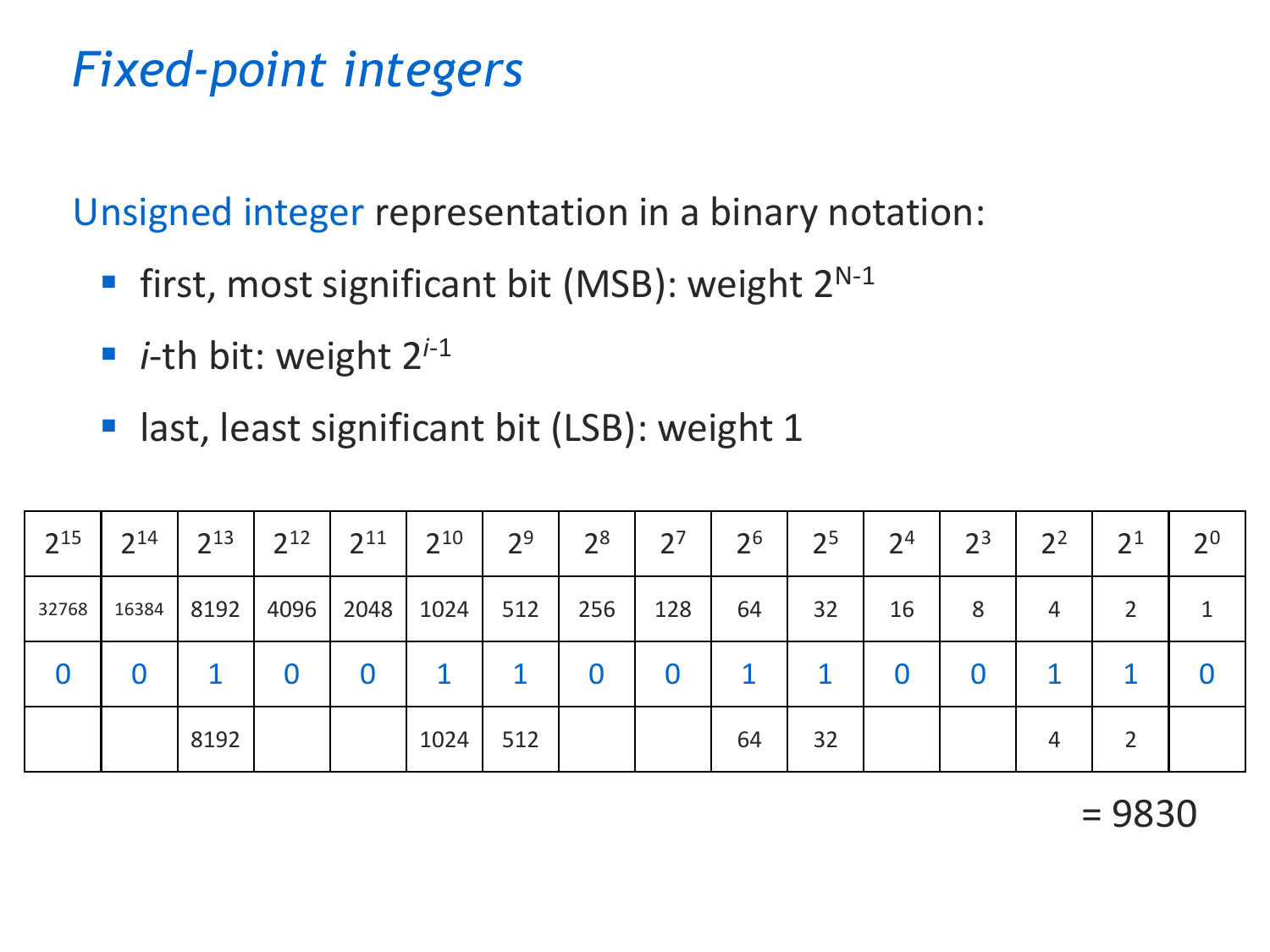# *Fixed-point integers*

Signed integer representation:

- **MSB** a sign bit, 0: positive, 1: negative
- the remaining bits: an absolute value in two's complement (U2):
	- negate all bits  $(0 \rightarrow 1, 1 \rightarrow 0)$ ,
	- add 1.

Example for 8-bit numbers:

- $(-1)$  0000 0001  $\rightarrow$  1111 1110  $\rightarrow$  1111 1111
- $(-123)$  0111 1011  $\rightarrow$  1000 0100  $\rightarrow$  1000 0101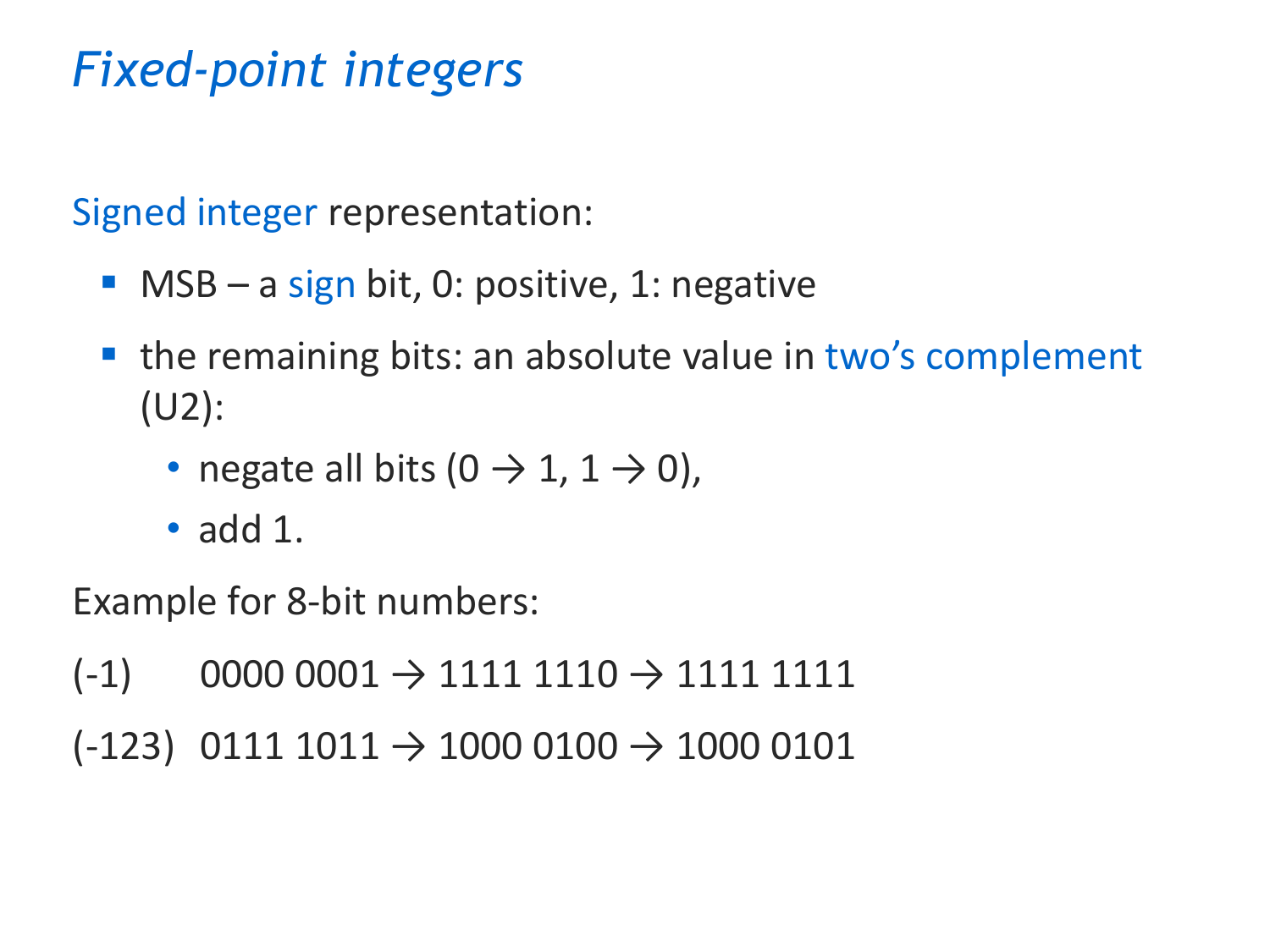#### *Features of fixed-point integers*

- Resolution the smallest difference between numbers, is equal to  $2^0 = 1$ . So we can't represent fractions!
- $\blacksquare$  Range the smallest and the largest number, depends on the number of bits *N*:
	- unsigned:  $0$  to  $(2<sup>N</sup>-1)$
	- signed:  $-2^{N-1}$  to  $(2^{N-1}-1)$
- 16-bit integers: 0 to 65535 (unsigned), -32768 to 32767 (signed).
- If we only need positive integers (e.g. in a counter), we can double the range by using the unsigned type.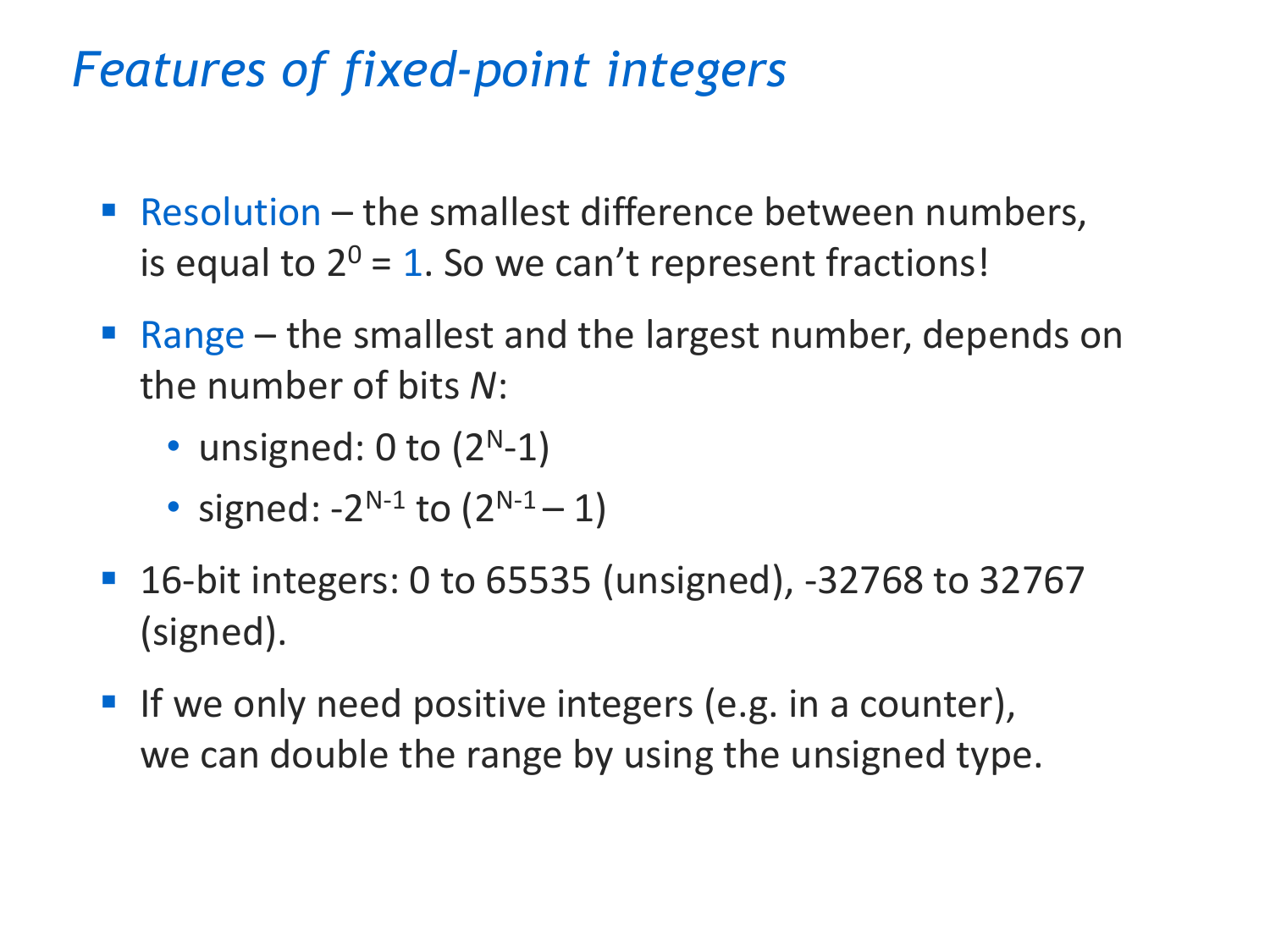## *Integer types in C*

- *int* number of bits depends on the processor registers length, in a DSP: usually 16 bits (2B) or 32 bits (4B).
- *char* 8 bits, a byte (1B)
- *short* 16 bits (2B), a word
- *long* − 32 bits (4B), a double word
- *long long* in a DSP, usually equal to the accumulator length, often 40 bits (4.5B) or 64 bits (8B)

Each type has two versions:

- *unsigned*, e.g. *unsigned int*
- *signed* (the default), e.g. *signed long* (= *long*)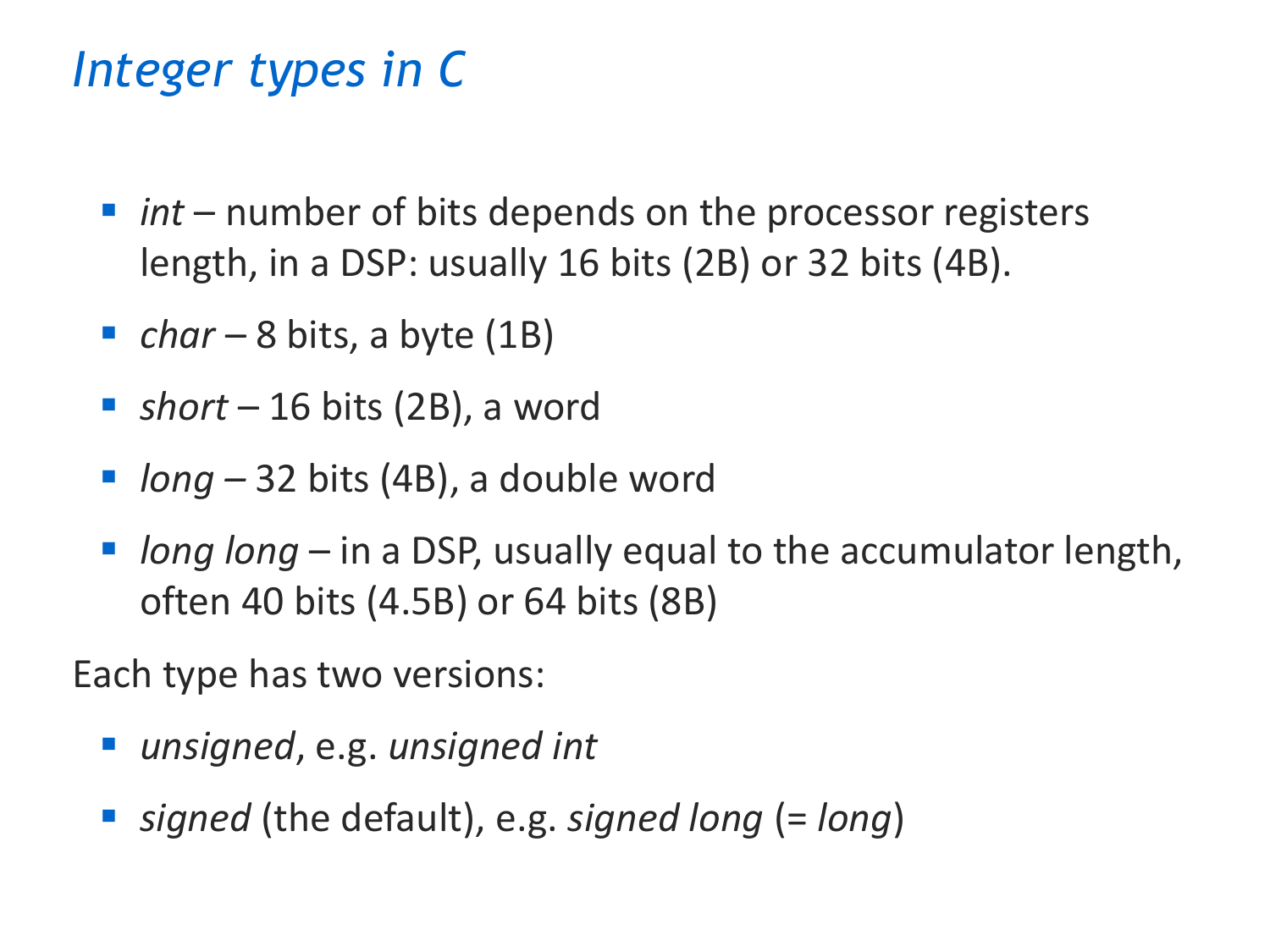## *Byte order in memory*

If a number takes 4 bytes, in what order are they stored in memory?

- From the most to the least significant byte (*big endian*) – some processors, network transmission.
- From the least to the most significant byte (*little endian*) – all Intel and (in default mode) ARM CPUs.
- In a DSP, we can usually choose either one during the code compilation.
- In most cases, DSP programs use *little endian*.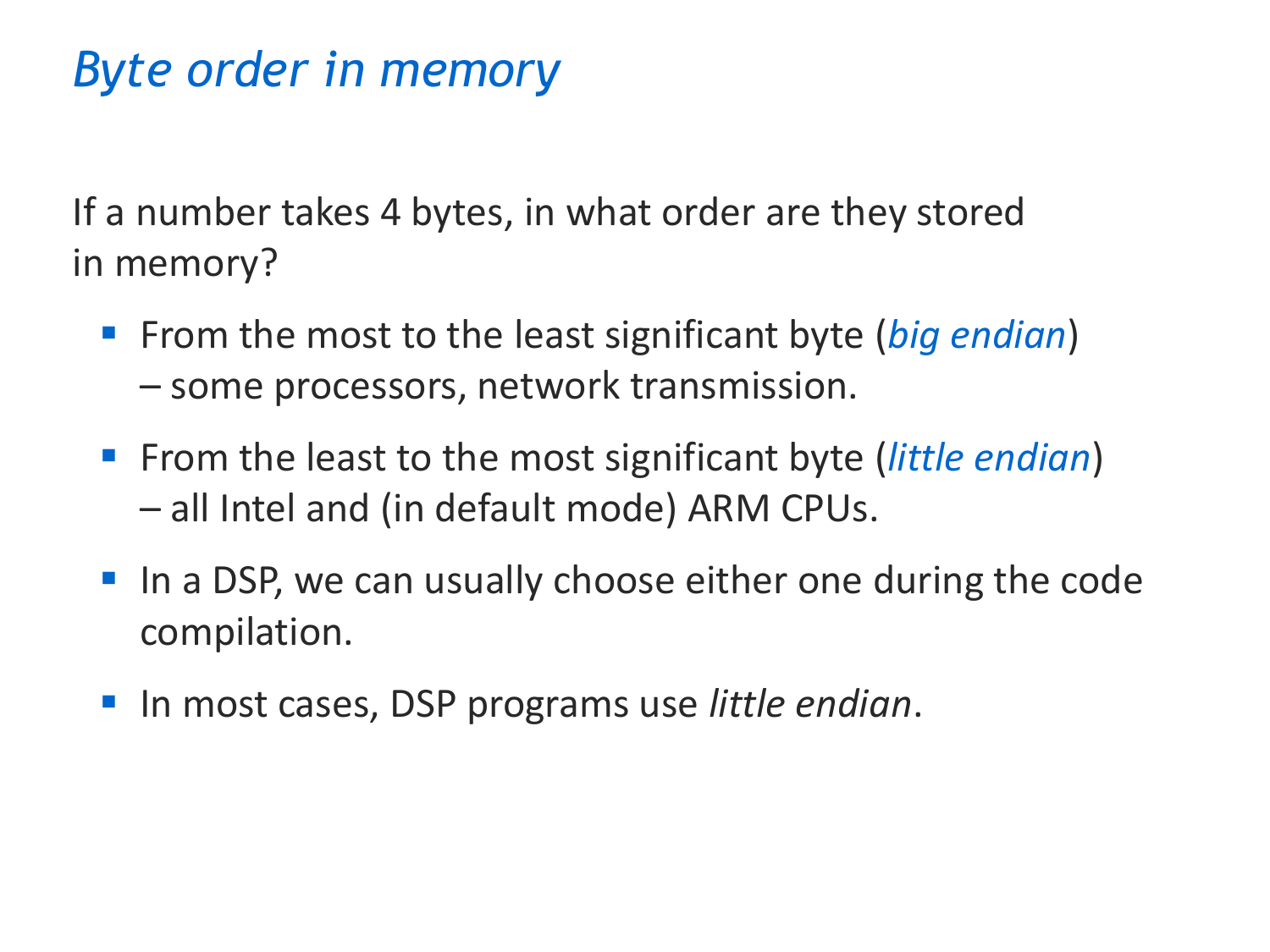# *Range overflow*

What happens if a number does not fit into the designated type? A range overflow occurs, and some bits are lost*.*

Example: adding two 16-bit integers.

- Unsigned integers (max value: 65535)  $(65530 + 10) \rightarrow [1] 0000 0000 0000 0100 \rightarrow 4$ 
	- · "excessive" bits are removed,
	- $\bullet$  the result is a remainder of division by 2<sup>16</sup>.
- Signed integers (max value: 32767)  $(32760 + 10) \rightarrow 1000 0000 0000 0010 \rightarrow -32766$  (!!!)
	- "1" overwrites the bit sign,
	- a range wrap occurs, the number becomes negative!.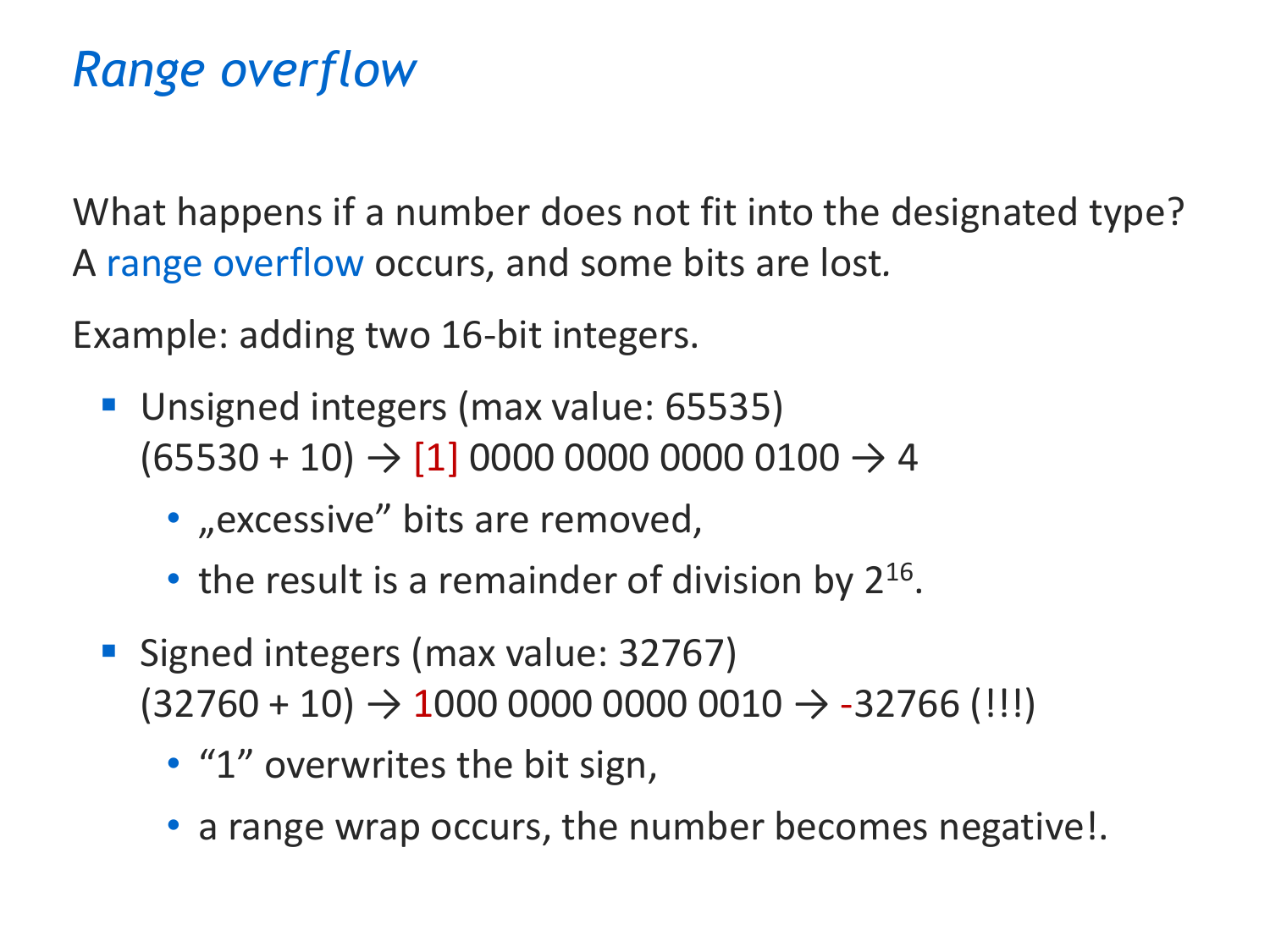#### *How to prevent range overflow?*

- DSP accumulators have additional "guard bits" (e.g. 40-bit accumulator: 32+8), which reduces the risk of overflow for intermediate results.
- When we write the result to the memory, we must choose a type of a sufficient length (e.g. *long*).
- On DSP, we often scale numbers, e.g. we divide the numbers by 2 before adding them, then we scale the result.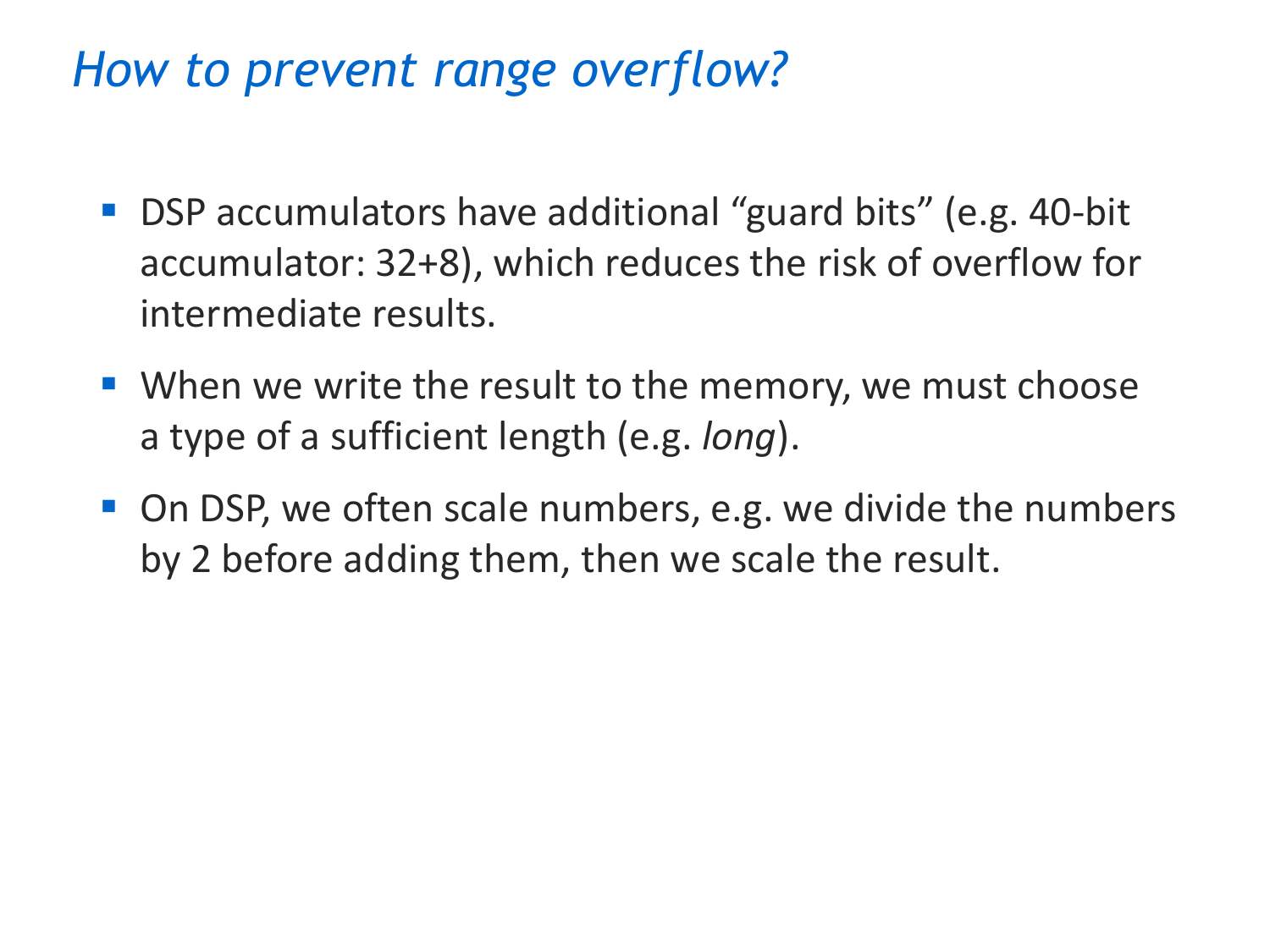#### *Fractional numbers*

- So, is it not possible to represent fractional numbers, such as 0.3?
- Remember: a number system defines how the bits are interpreted.
- So, maybe we can interpret them this way?

| 16       | 15 <sup>1</sup> | 14       | 13                                  | 12                      | 11           | 10           | 9                       | 8                       | 7 <sup>1</sup> | 6         | 5                       | $\overline{4}$ | $\overline{3}$                                                                |           |
|----------|-----------------|----------|-------------------------------------|-------------------------|--------------|--------------|-------------------------|-------------------------|----------------|-----------|-------------------------|----------------|-------------------------------------------------------------------------------|-----------|
| sign     | $2^{-1}$        | $2^{-2}$ | $\cdot$ 1 2 <sup>-3</sup> 1 $\cdot$ | $2^{-4}$                | $2^{-5}$     | $2^{-6}$     |                         | $2^{-7}$   $2^{-8}$     | $12-9$   .     |           |                         |                | $2^{-10}$ 2 <sup>-11</sup> 2 <sup>-12</sup> 2 <sup>-13</sup> 2 <sup>-14</sup> | $2^{-15}$ |
| $\bf{0}$ |                 |          | $\bf{0}$                            | $\overline{\mathbf{0}}$ | $\mathbf{1}$ | $\mathbf{1}$ | $\overline{\mathbf{0}}$ | $\overline{\mathbf{0}}$ |                |           | $\overline{\mathbf{0}}$ | $\bf{0}$       |                                                                               |           |
|          |                 | $2^{-2}$ |                                     |                         | $2^{-5}$     | $2^{-6}$     |                         |                         | $2^{-9}$       | $2^{-10}$ |                         |                | $2^{-13}$ 2 <sup>-14</sup>                                                    |           |

 $= 0,29998 \approx 0,3$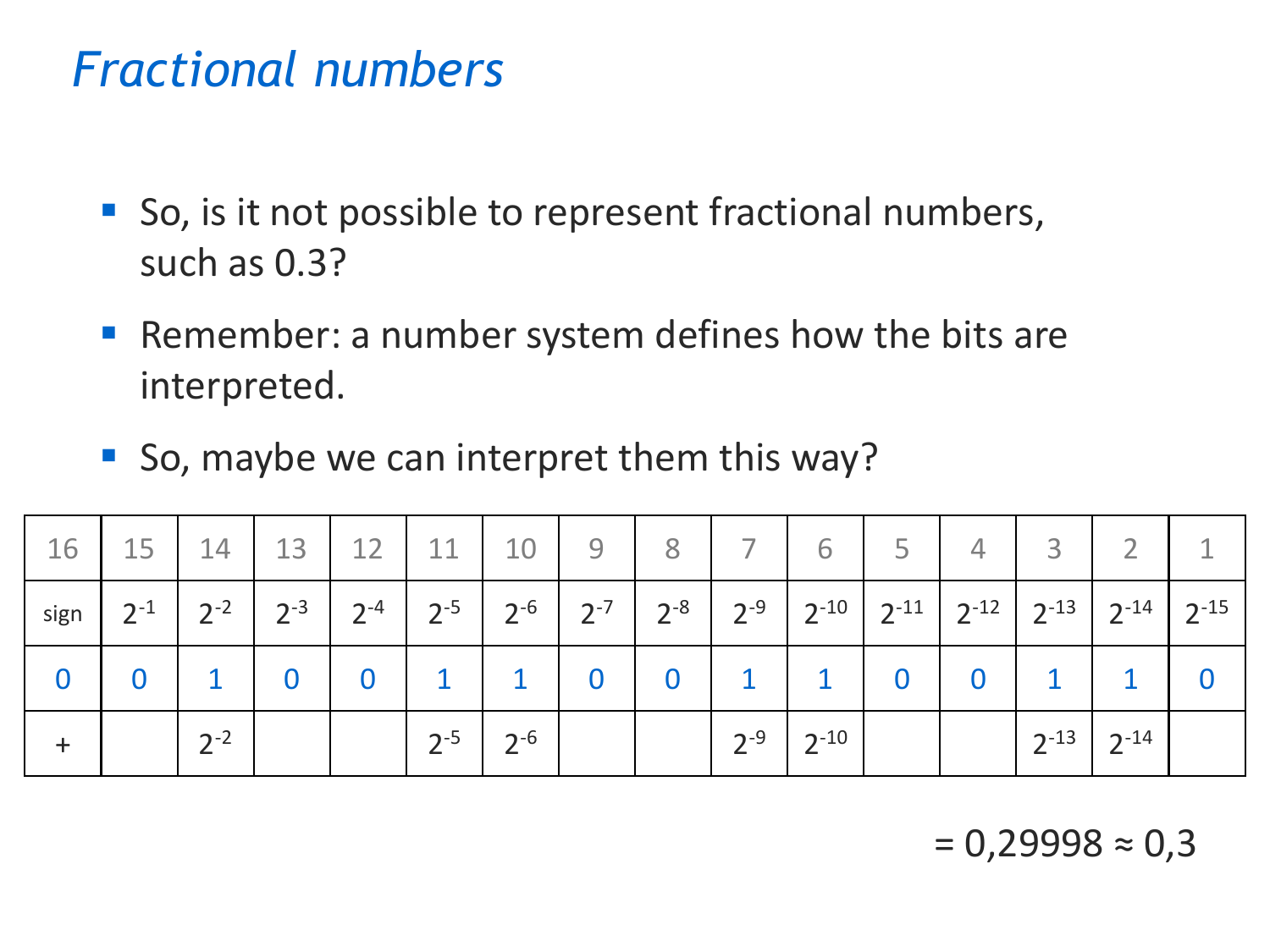# *Q15 notation*

- Notation of fractional numbers as a signed 16-bit sequence is called Q15 - 1 sign bit, 0 integer bits, 15 fractional bits.
- Resolution (minimum difference between numbers) is  $2^{-15} = 0.000030517578125.$
- Range: from -1 to (1-2<sup>-15</sup>), to 0.999969482421875.
- $\blacksquare$  A value of  $+1$  is outside the range!
- All rules related to range overflow still apply.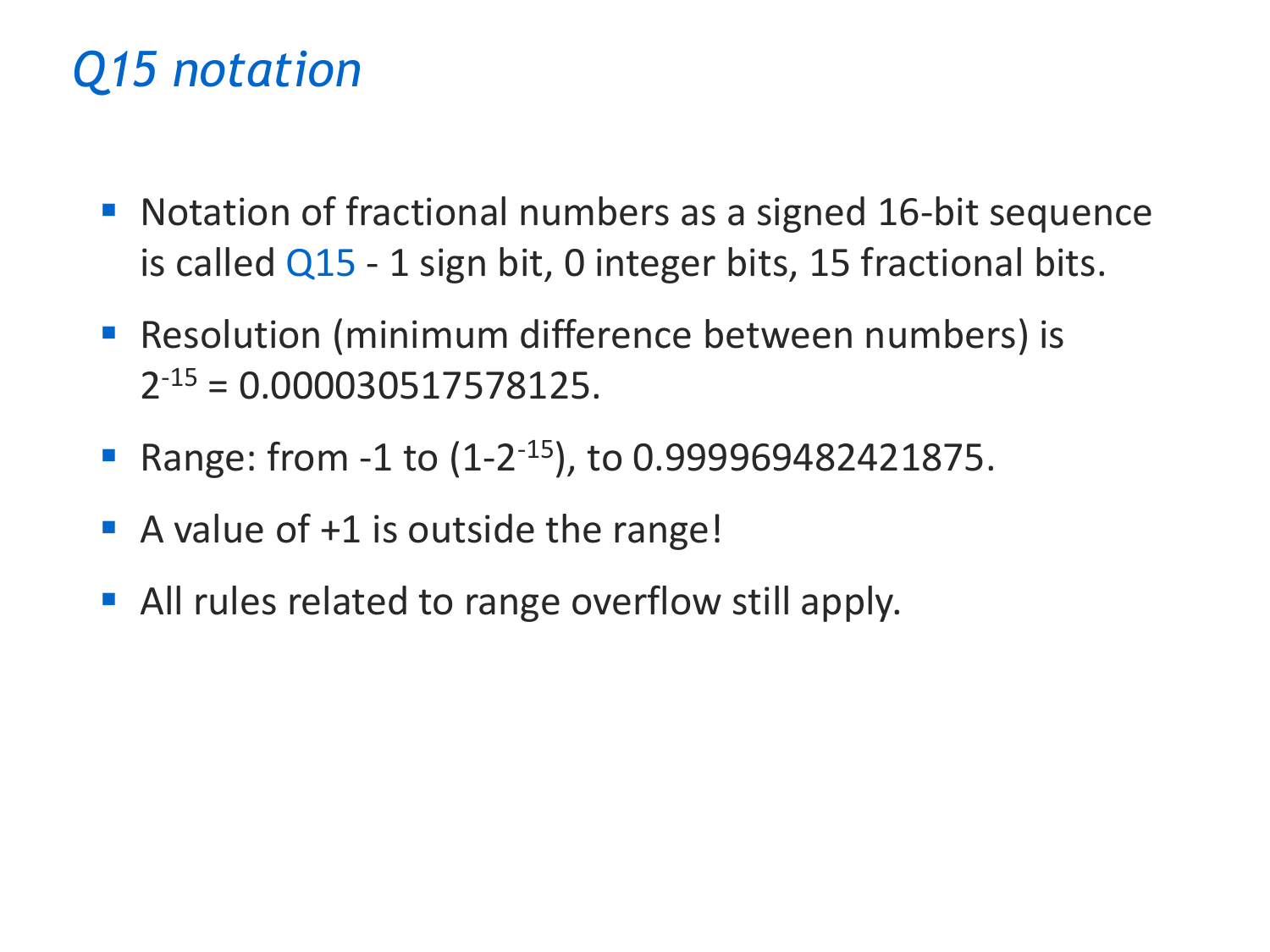# *QM.N notation*

- We can extend this notation to a general form QM.N: 1 sign bit, *M* integer bits, *N* fractional bits.
- Resolution: 2<sup>-N</sup>.
- Range:  $-2^{M}$  to  $(2^{M} 2^{-N}).$
- **Example: 1 integer bit and 14 fractional bits is**  $Q1.14$ **.** Range: -2 to "near" 2.
- In a QM.N notation, the position of a decimal point is always the same. Hence the name "fixed point notation".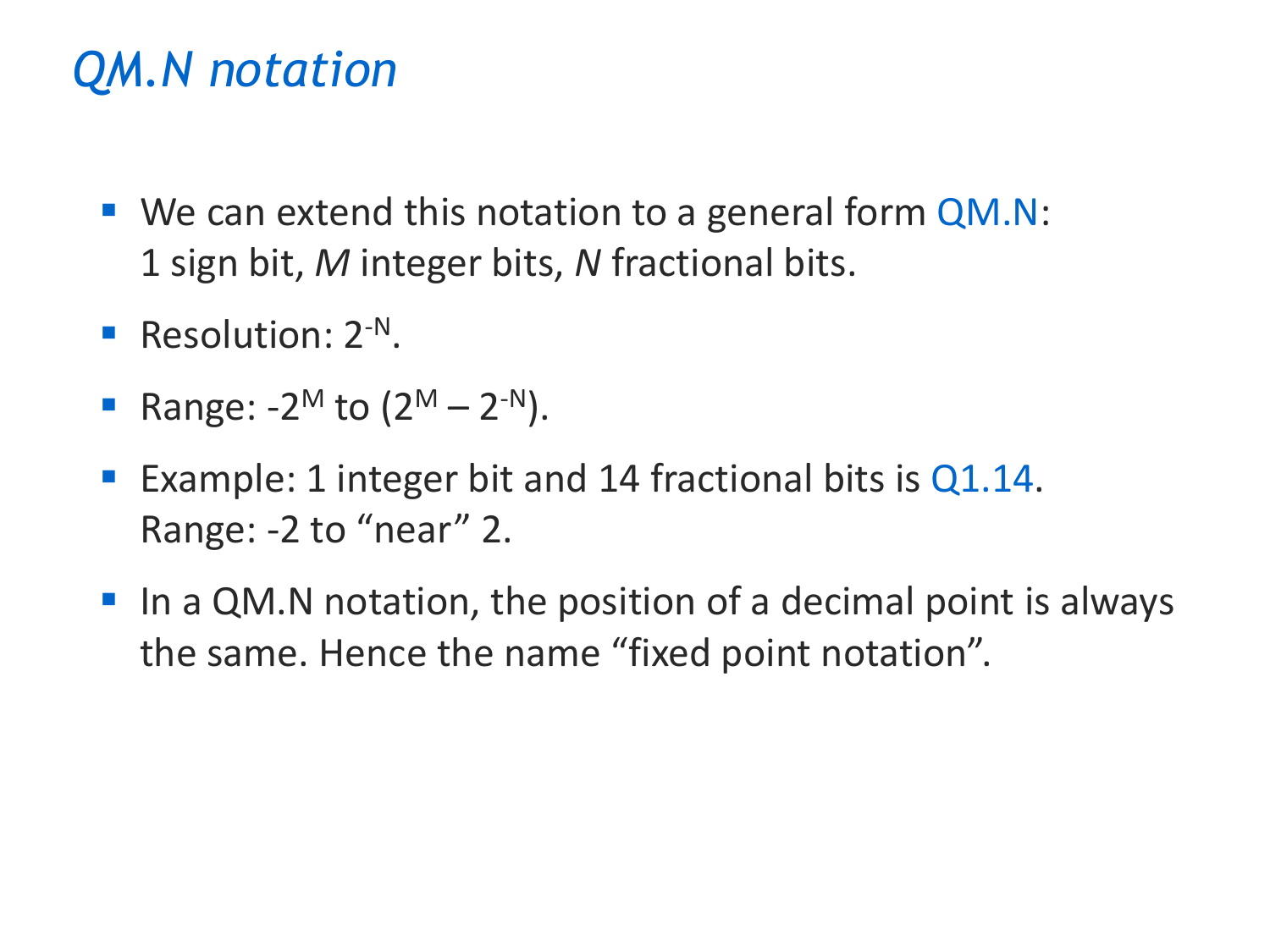## *Q notation with integers*

- C language does not have a special type for QM.N notation.
- This notation is only a bit interpretation convention.
- In order to write a Q number, we must interpret the bits as if they represented a standard integer, e.g.:  $0.3 \rightarrow 10011001100110 \rightarrow 9830$
- Which gives us a conversion rule (for QM.N):
	- from a fractional number *x* to an integer *q*:  $q = x \cdot 2^N$  (with rounding)
	- from an integer *q* to a fractional number *x*:  $x = q / 2^N$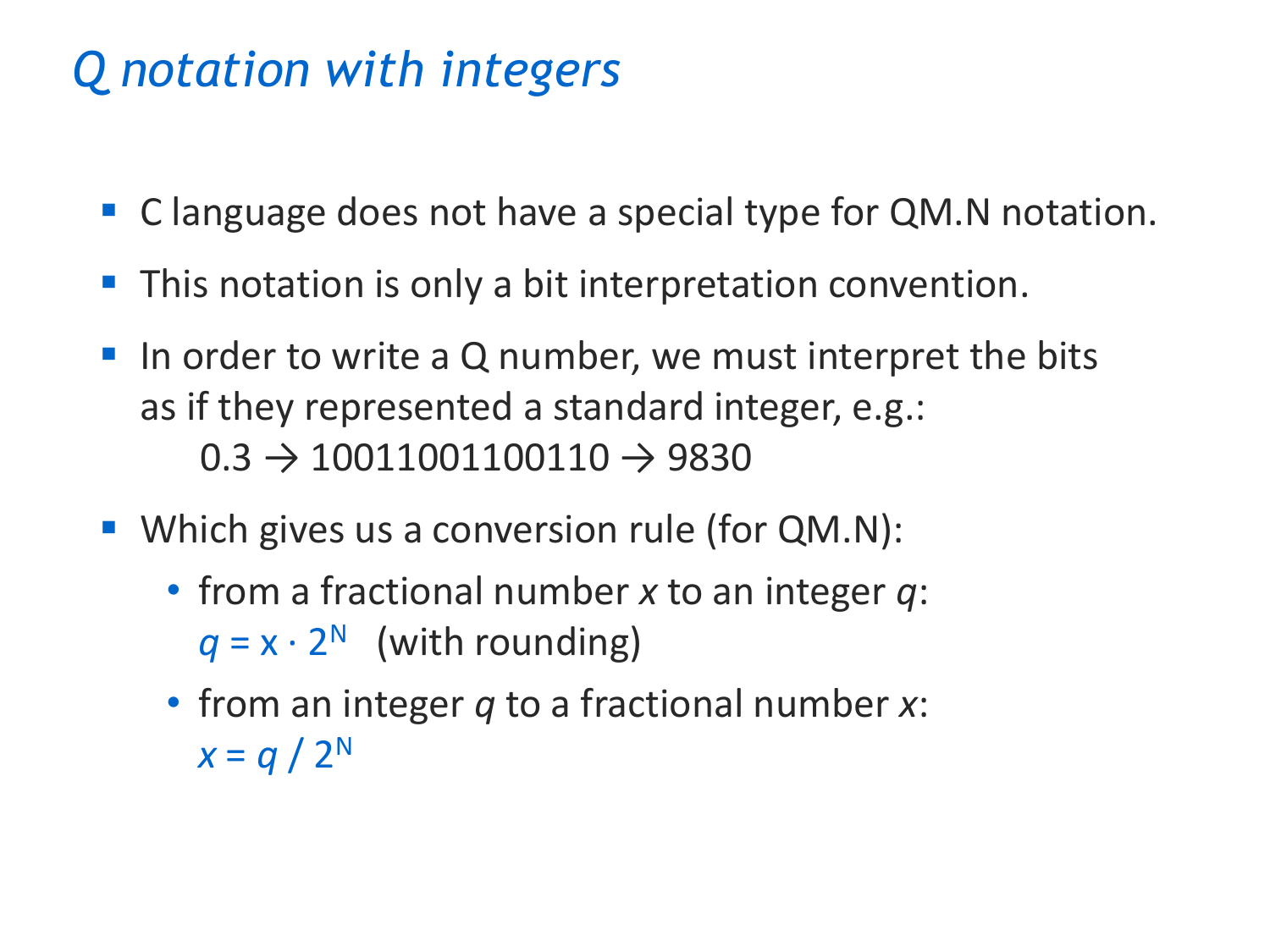# *Q notation with integers*

Example conversion for  $Q15 (2^N = 2^{15} = 32768)$ :  $0.3 \rightarrow 0.3 * 32768 \rightarrow 9830.4 \rightarrow 9830$  $0.6 \rightarrow 0.6 * 32768 \rightarrow 19660.8 \rightarrow 19661$ 

Computing an expression  $(0.3 + 0.6)$ :

```
9830 + 19661 = 29491
```
Conversion to a fractional number:

 $29491 \rightarrow 29491 / 32768 \rightarrow 0.89999$ 

(remember: the resolution is 0.00003)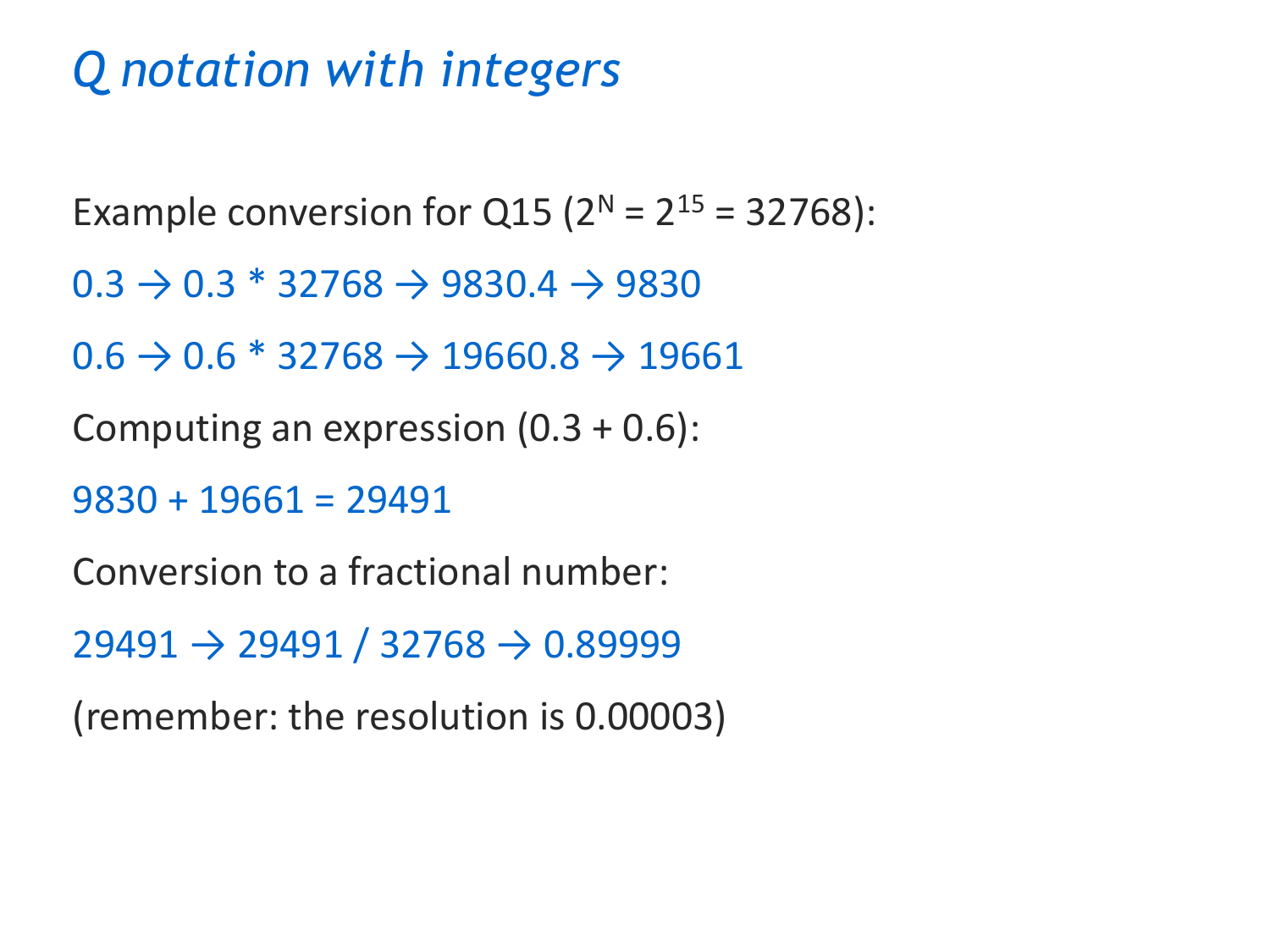### *Quantization*

- **EXTER** After the conversion, the result must be rounded to the nearest value that has a representation:  $9830.4 \rightarrow 9830$   $19660.8 \rightarrow 19661$
- **This is called a value quantization.**
- Quantization error: a difference between the quantized and the original values (-0.4, 0.2). It has a form of a noise
- If we use integers to store fractional numbers, the quantization error affects the accuracy of calculations.
- For example, in IIR digital filters, quantization noise may cause filter instability, despite a correct filter design.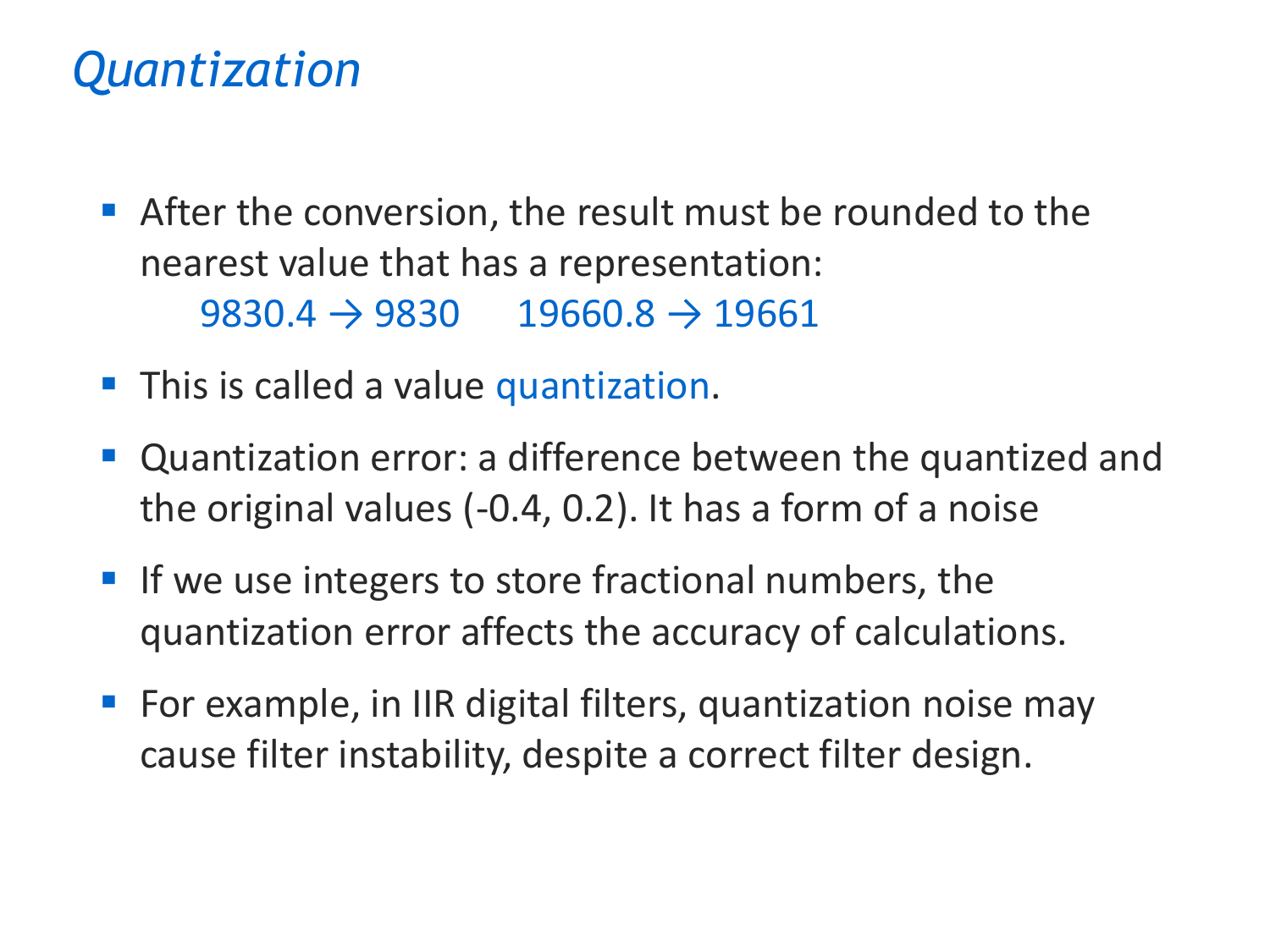# *Multiplication of QM.N numbers*

To simplify, we will consider Q15 numbers.

How do we compute  $(0.3 \cdot 0.6)$ ?

- Conversion as before.
- $\blacksquare$  9830  $\cdot$  19661 = 193267630
- Multiplication of two Q15 numbers gives us a Q30 value!
- Multiplication of two QM.N numbers results in Q(2M).(2N) value.
- Conversion of a result:  $193267630 \rightarrow 193267630 / 2^{30} \rightarrow 0.1799945$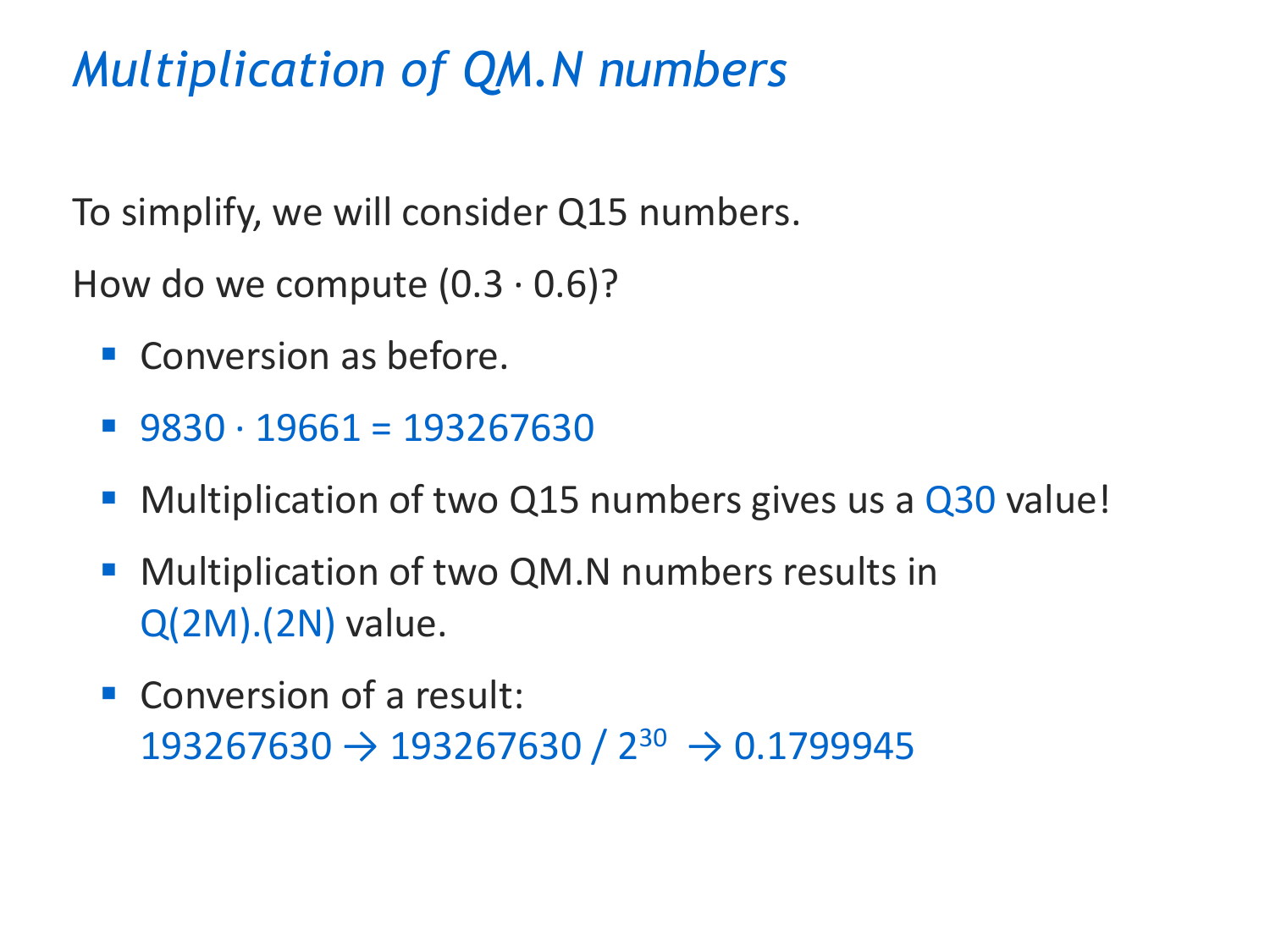# *Division of QM.N numbers*

- Division is a very slooooow operation, especially in the fixed-point notation. It cannot be performed as directly as a multiplication.
- The most often approach is finding a reciprocal using a numeric algorithm, then performing a multiplication.
- **There is an exception: dividing by a power of two (2k) may be** performed very quickly by bit shift right by *k* positions. In C: operator >>.
- Similarly, we can multiply by 2<sup>k</sup>, with bit shift left (<<) by *k* positions (zeros enter from the right).
- It should be used in the code, e.g. " $x \gg 1$ " instead of " $x / 2$ ".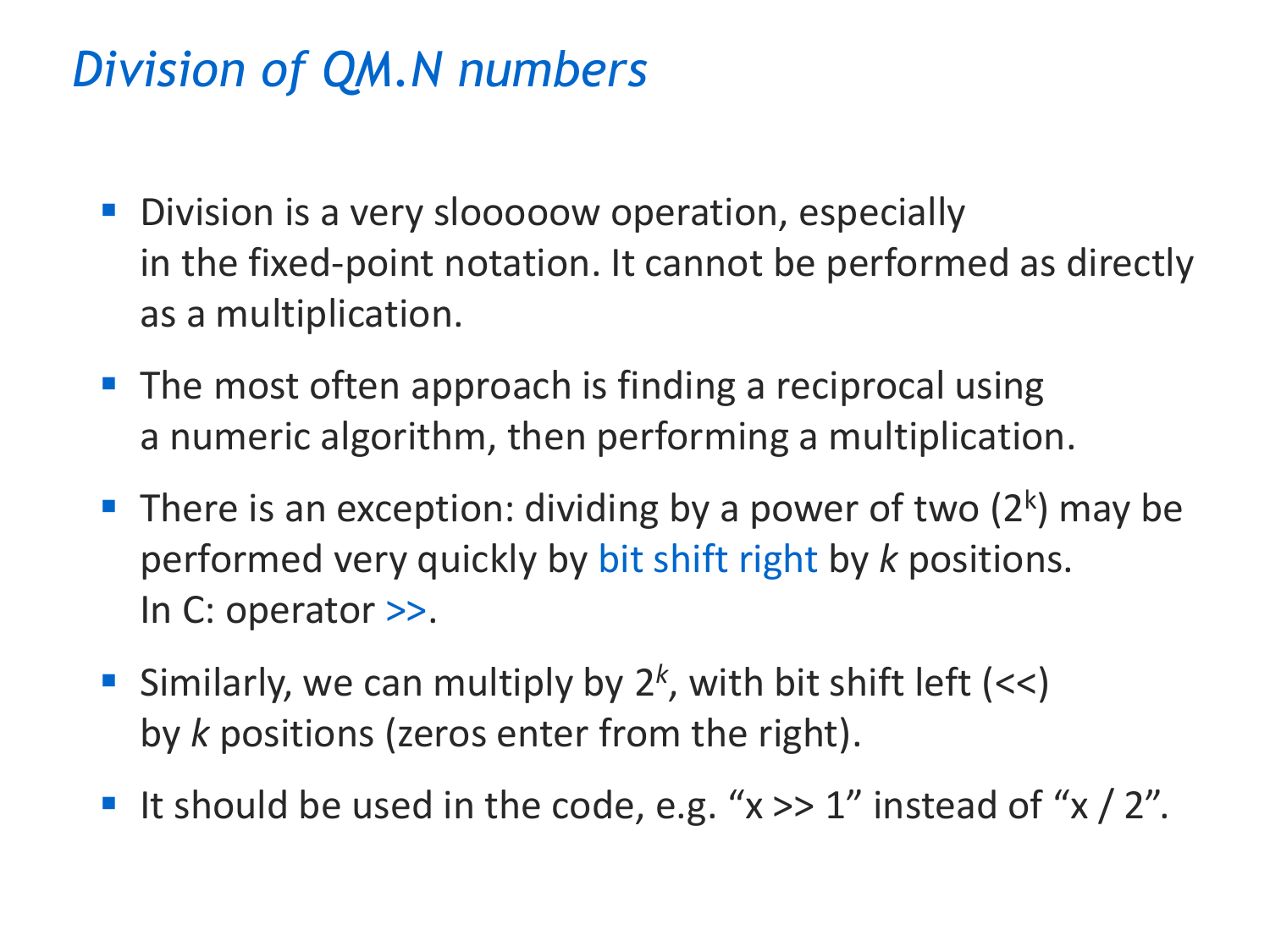#### *More about multiplication*

We have a result of multiplication of two Q15 numbers as a Q30 value. How can we get a Q15 number back?

- First, divide by  $2^{15}$ , shifting right by 15 b.
- Next, discard higher bits, leaving only lower 16 b.
- This way, rounding down is performed.
- To round to the nearest number, before shifting, add 2<sup>14</sup> (1 on the highest bit that will be removed), then shift and truncate the result.

 $193267630 (Q30) \rightarrow (193267630 + (1 \ll 14)) \rightarrow 193284014 \rightarrow$ 

 $\rightarrow$  (>> 15)  $\rightarrow$  5898 (Q15)  $\rightarrow$  5898 (32768  $\rightarrow$  0.17999267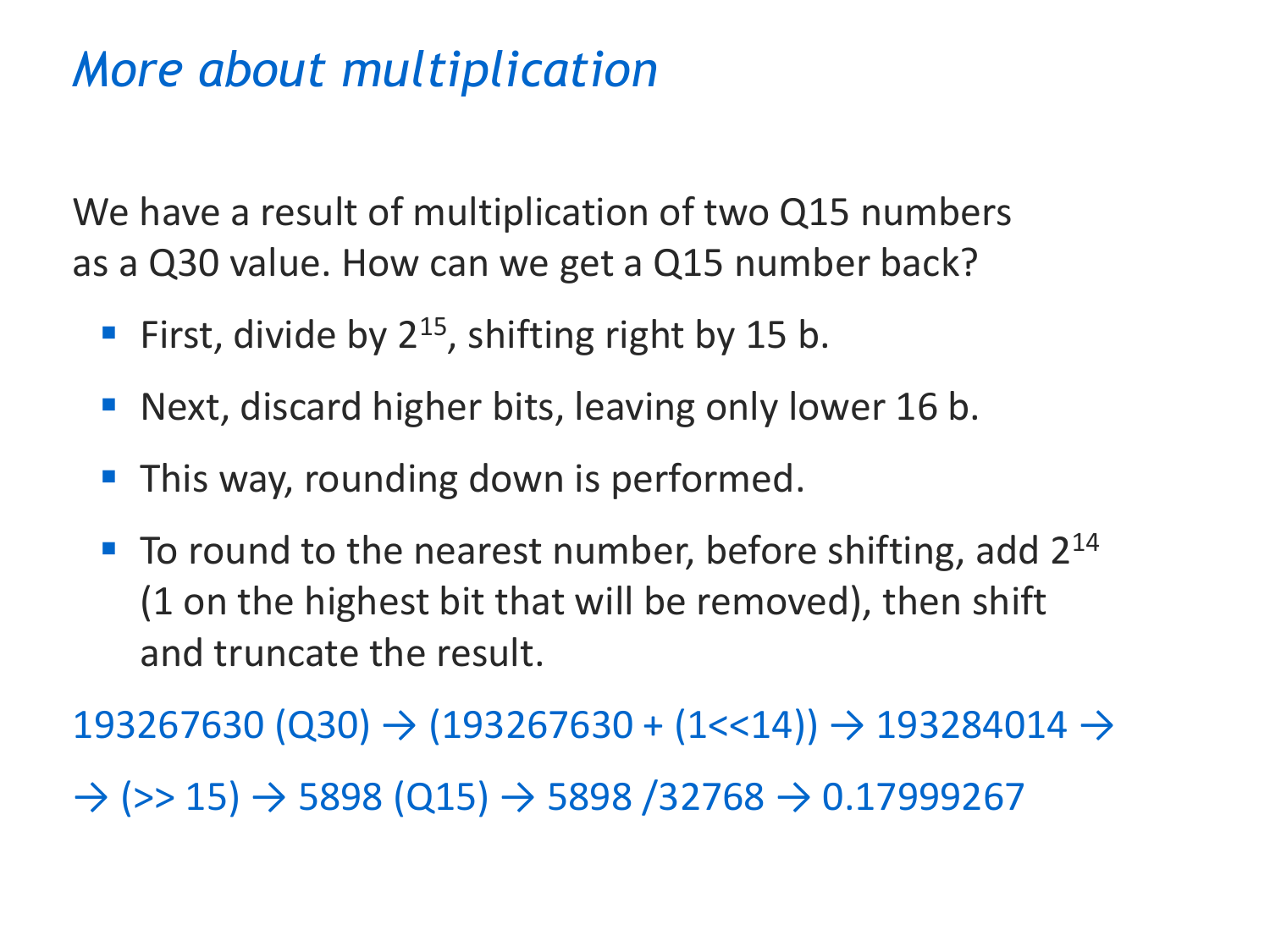#### *Underflow*

- What happens if, after bit shifting, we get only 0s?
- $(0.003 \times 0.002) \rightarrow 98 \times 66 = 6468$  (Q30)
- $6468 \gg 15 = 0 (Q15)$ !!!
- **The result**  $(0.003 \times 0.002) = 0.00006$  **is too small.**
- Underflow occurs, resulting in the result equal to zero.
- All the following multiplications (e.g. in a filter) will also give the result of zero!
- $\blacksquare$  We try to prevent the underflow by using longer types and by reorganizing the order of calculations.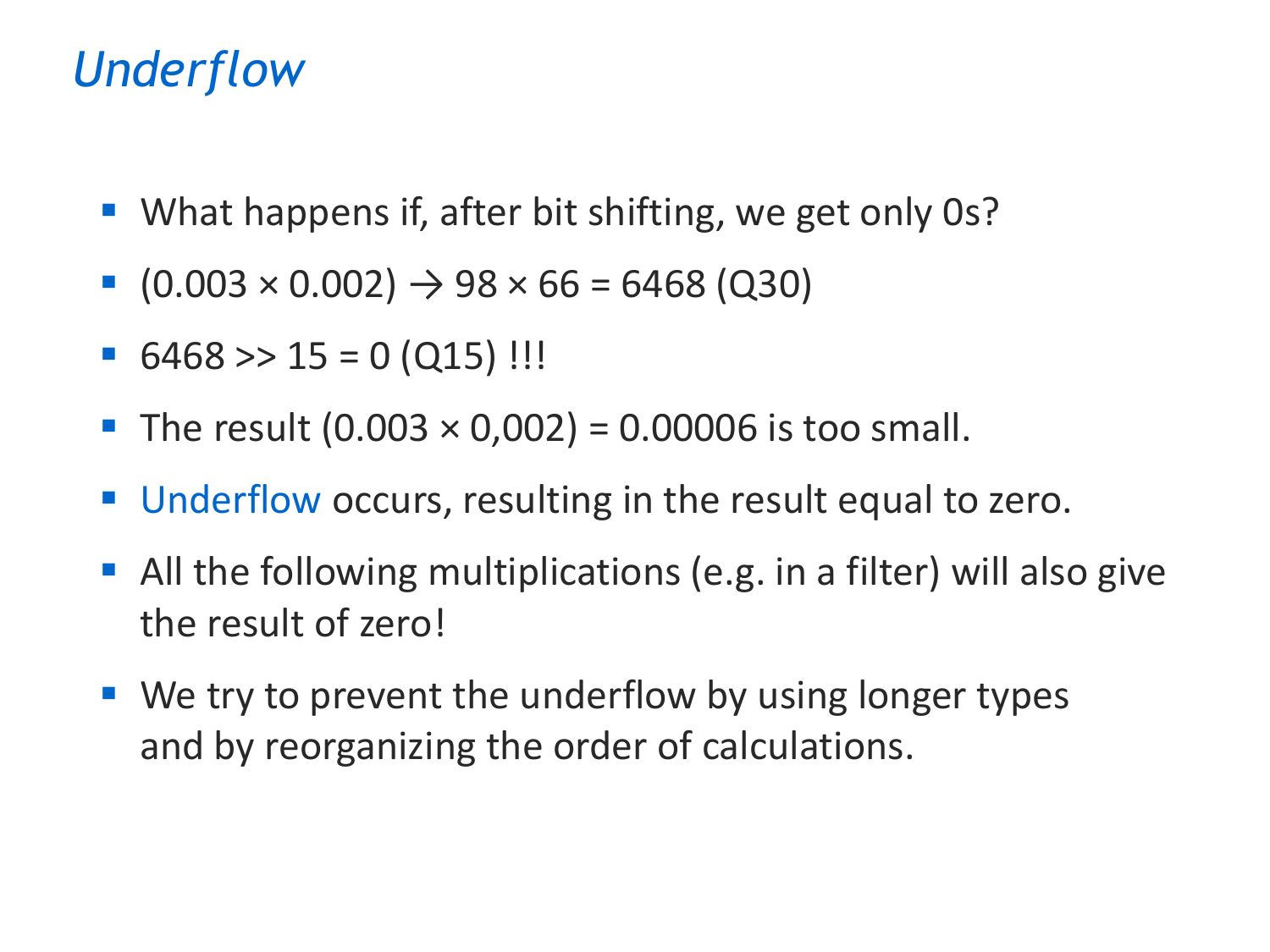# *Q15 multiplication in C*

How do we write a Q15 multiplication in C?

```
short a = 9830;
short b = 19661;
/* short y = ??? */
```
Not this way – the result won't fit in *short* type (16 bits), higher bits will be lost:

short y = a \* b; // *1966*

Maybe this way? Type *long* has 32 bits, so the result should fit. Unfortunately, nothing has changed. Why?

long y = a \* b; // *1966*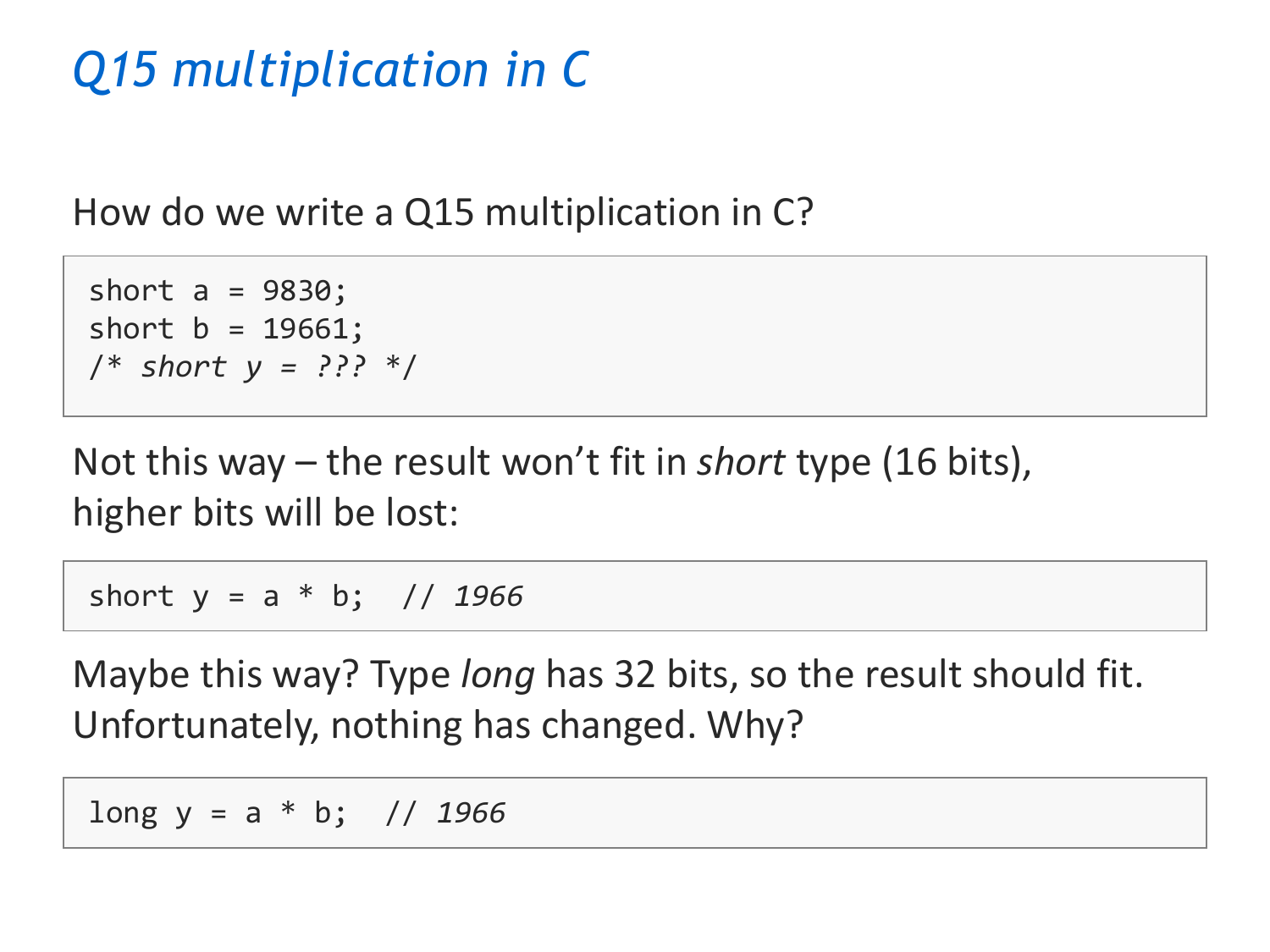# *Q15 multiplication in C*

How does the C compiler interpret this code?

long y = a \* b; // *a, b: type short*

- First, it computes the right-side expression:  $(a * b)$ .
- The result type is equal to the "largest" type of arguments. Both arguments are *short*, so the result is also *short*.
- The highest bits are truncated (they don't fit in *short*).
- The (incorrect) result is written to the variable on the left side (type *long*).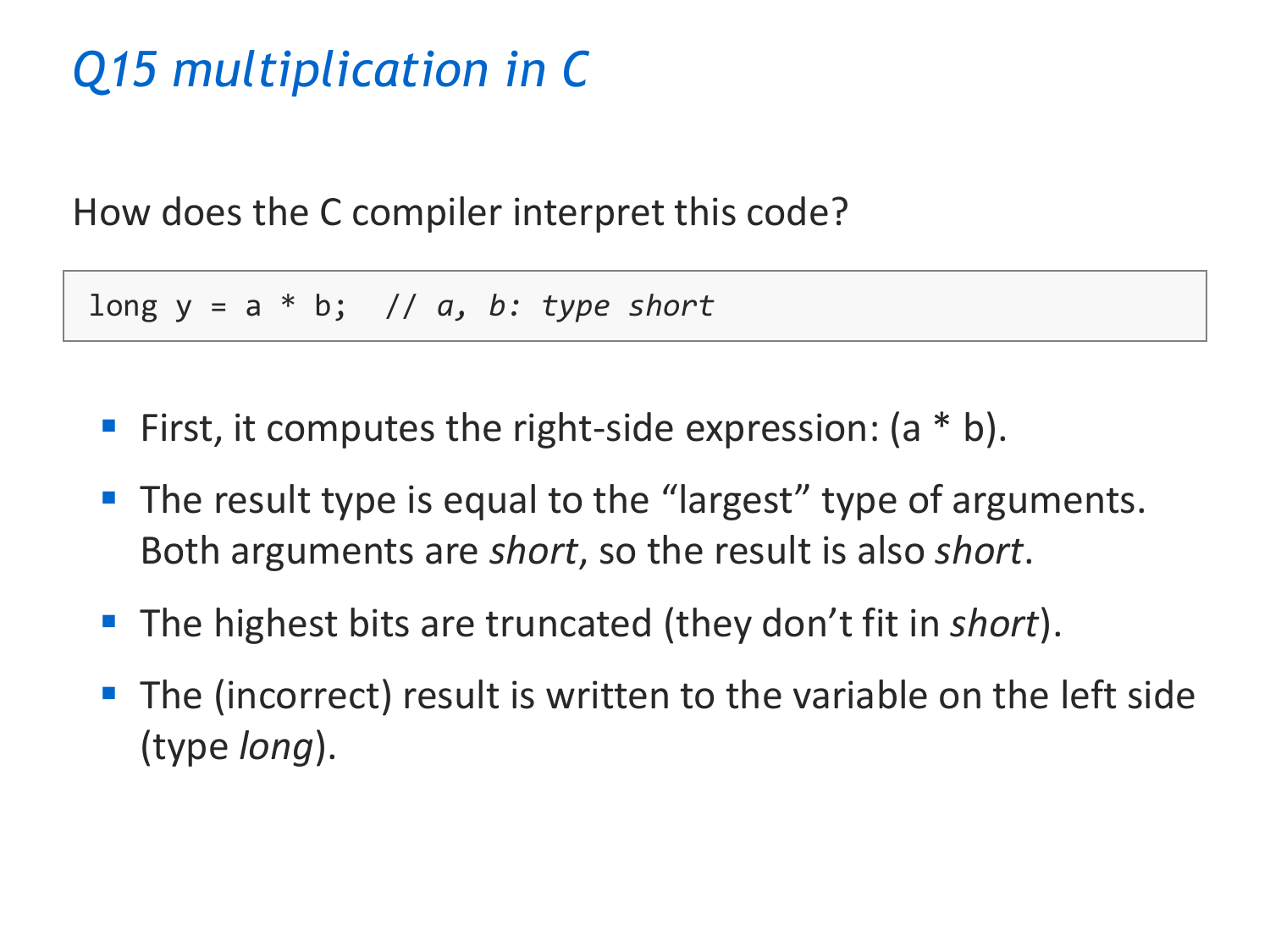# *Type casting in C*

- To obtain the correct result, we must "promote" an argument to a longer type.
- $\blacksquare$  Type cast in C requires specifying the new type in parentheses before an expression or a variable.

long y = (long)a \* b; // *193267630*

- Now, one of the arguments is *long*, so the result will also be *long.*
- We can also cast a numeric constant by adding "L" (for *long*) after the value:

 $long y = a * 19661L;$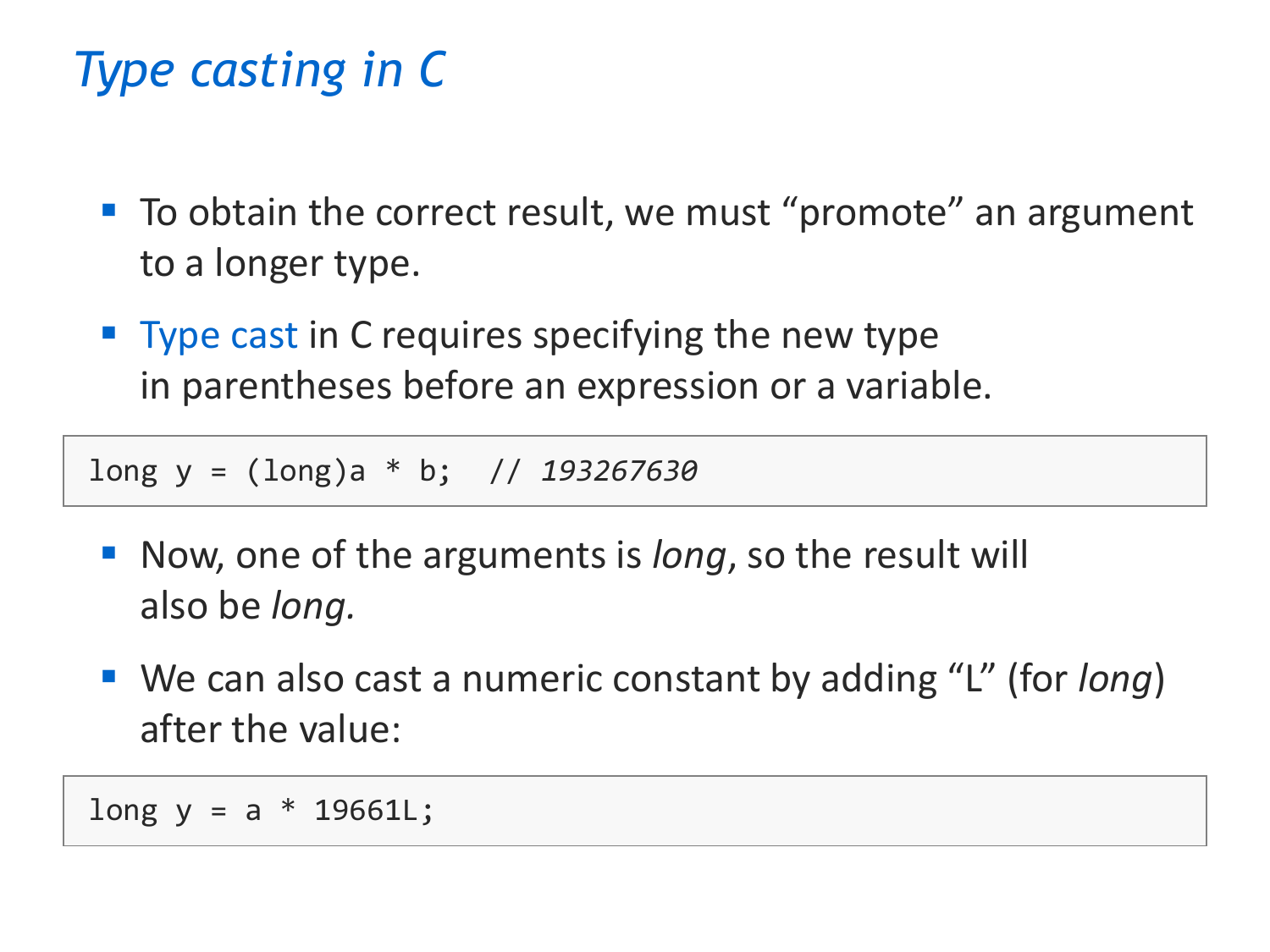# *Q15 multiplication in C*

To multiply (0,3 · 0,6) and write the result into *short* variable in Q15, we must do this very long instruction:

short  $y = (short) (((long)a * b) >> 15);$ 

or, with rounding, even longer:

short  $y = (short) / (((long)a * b) + (1 < 14)) >> 15);$ 

Fortunately, on DSPs we can often use "shortcut" instructions.

For example, on C5535 DSP we can achieve the same result with:

short  $y =$  smpy $(a, b)$ ;

 $smpy$  – multiply with saturation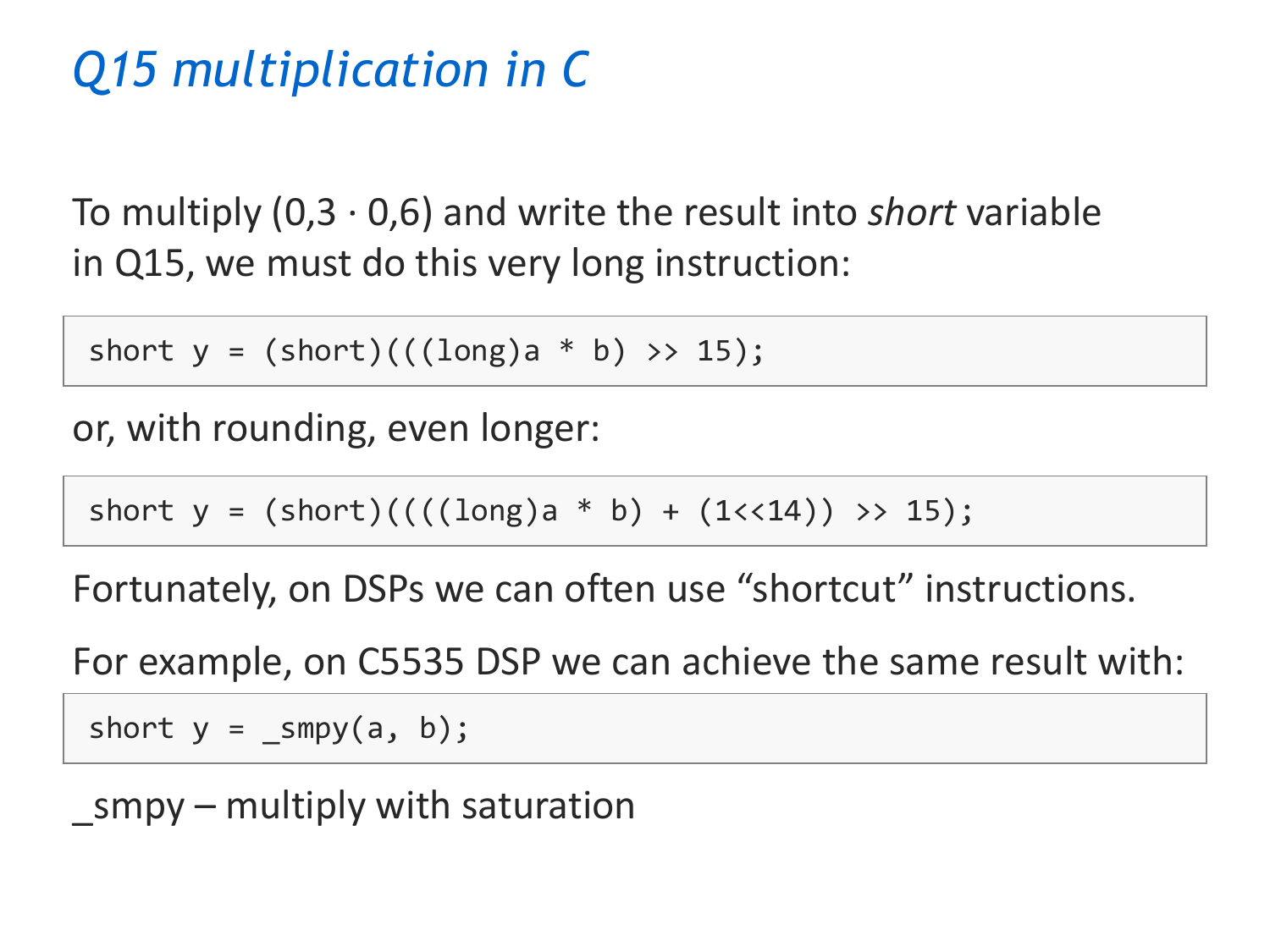#### *Saturation mode*

- If an overflow occurs, the result may be very wrong, e.g.:  $32760 + 10 \rightarrow -32766$ .
- DSPs can use saturation arithmetic. Saturation works by clipping the values to the range:  $32760 + 10 \rightarrow 32767$
- **The result is still wrong, but the error is smaller.**
- On C5535 DSP, we can use instructions working in the saturation mode. Their names start with s: sadd  $(+)$ , ssub  $(-)$ , smpy  $(x)$ , sround (rounding), etc.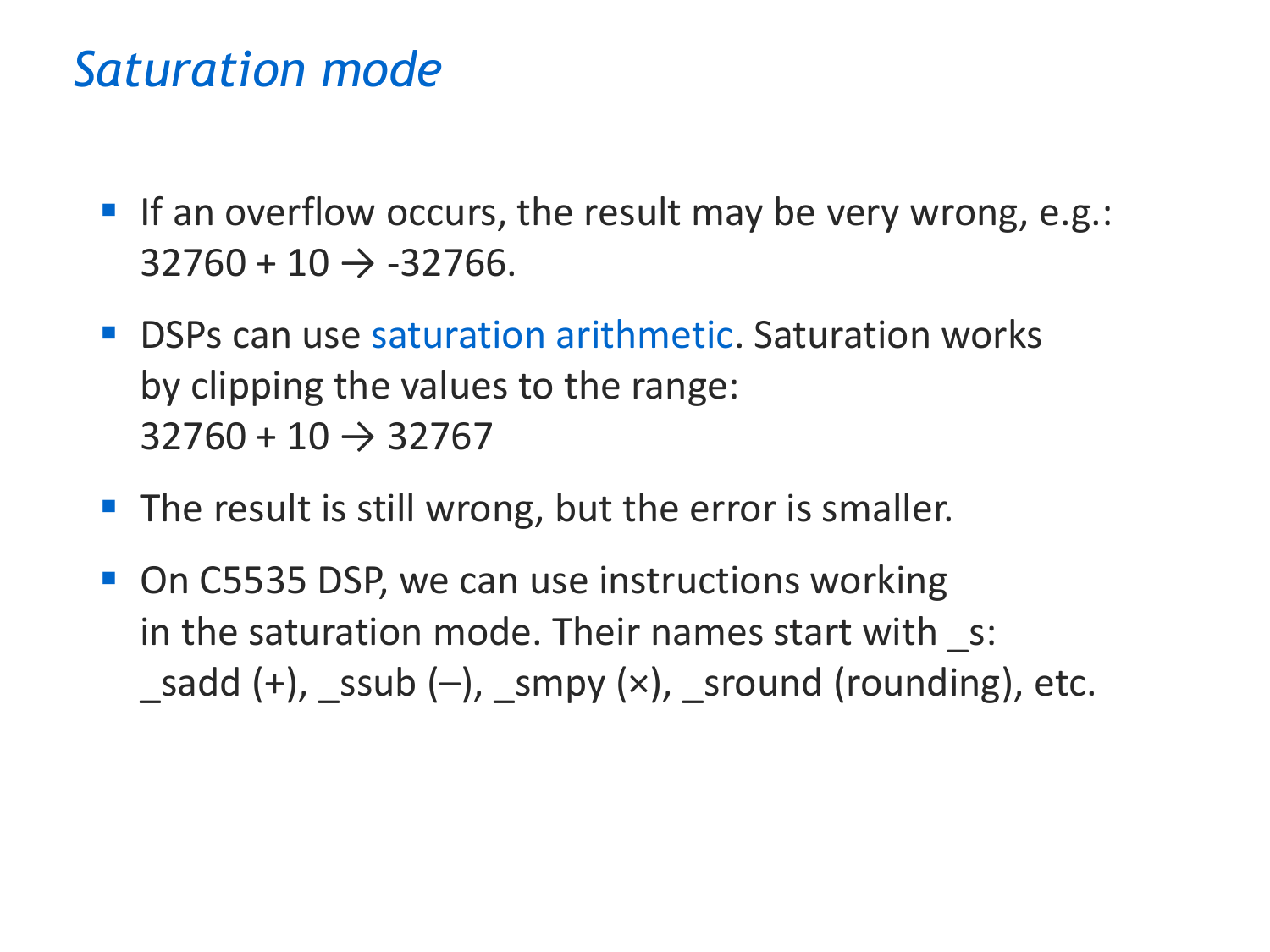# *Floating point numbers*

- Floating point notation increases the accuracy of number representation significantly, compared with fixed point.
- The processor must have a special unit for floating point processing – FPU (*floating point unit*). Such a processor is a floating-point processor.
- C5535 DSP used in the course project, as well as many other DSPs, does not have a FPU – it is a fixed-point processor.
- Fixed-point DSPs are still used, they are not "obsolete".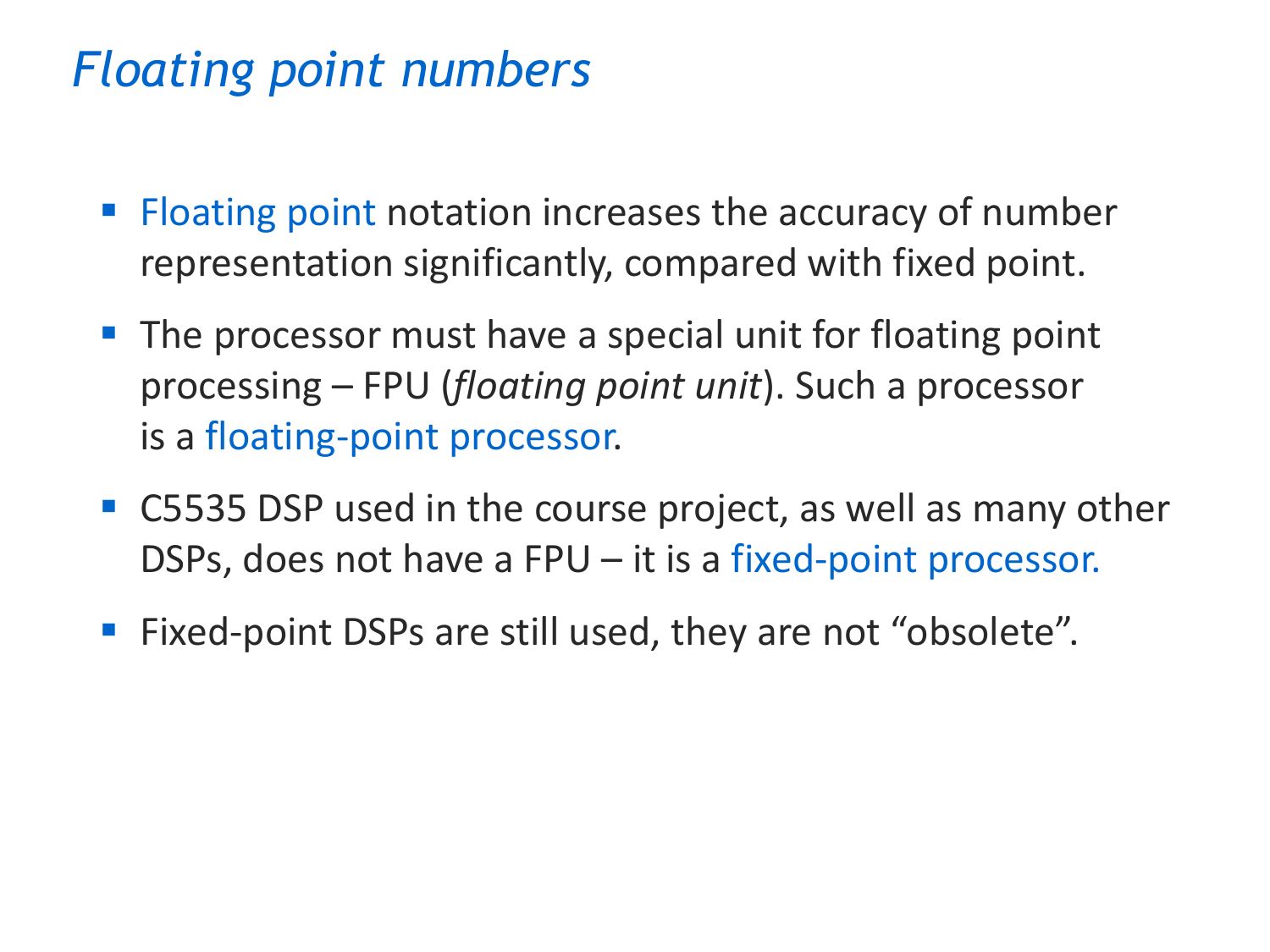# *Floating point numbers*

Each number is represented with:

- $\blacksquare$  S sign (0 or 1, positive or negative),
- $\blacksquare$  M mantissa,
- E exponent*,*
- $\blacksquare$  b base (usually b = 2).

$$
(-1)^s \cdot 1.M \cdot b^{(E-127)}
$$

Example:

 $3.14159265359 = 1.570796326795 \cdot 2^{1}$ 

 $S = 0$ , M = 570796326795, E = 128, b = 2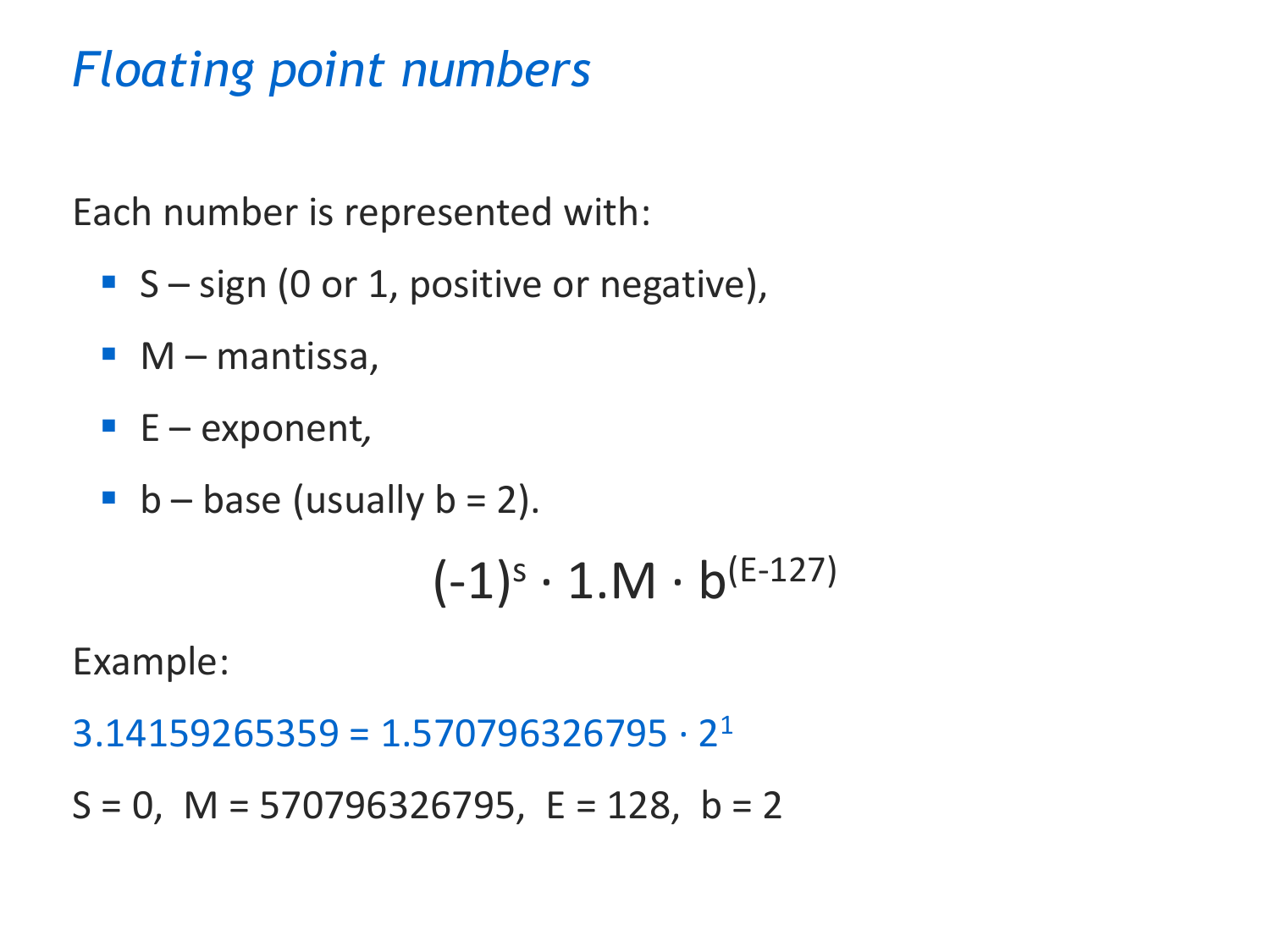# *Floating point types*

Floating point types defined in IEEE 754 standard:

- *float* single precision
	- 32 bits: 1 b sign, 23 b mantissa, 8 b exponent
	- 7 significant digits after the decimal point
	- range:  $\pm 3.4 \cdot 10^{-38}$  to  $\pm 3.4 \cdot 10^{38}$
- *double* double precision
	- 64 bits: 1 b sign, 52 b mantissa, 11 b exponent
	- 15 significant digits after the decimal point
	- range:  $\pm 1.7 \cdot 10^{-308}$  to  $\pm 1.7 \cdot 10^{308}$

Resolution is variable, it depends on the value.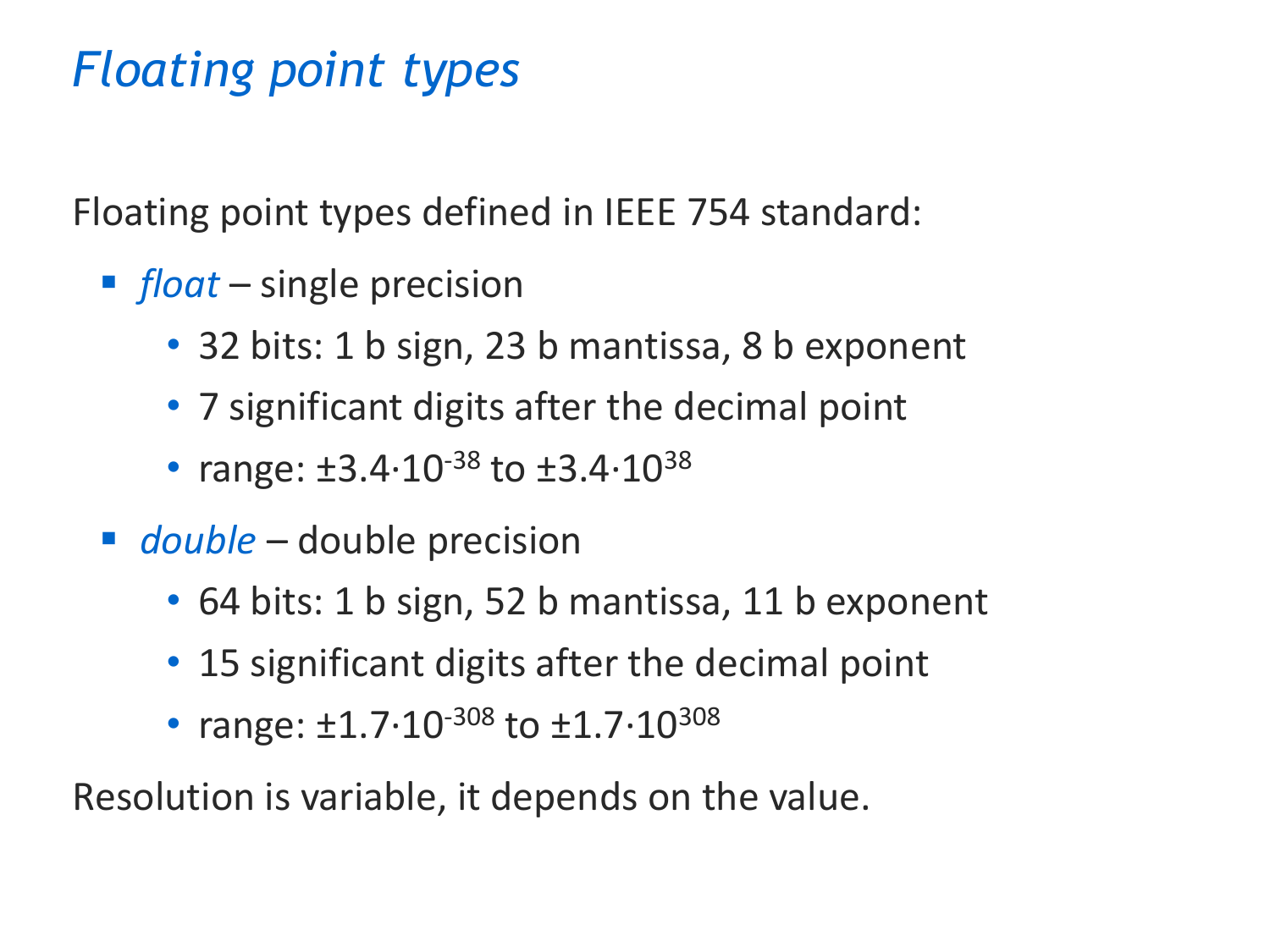# *Floating point types*

According to IEEE 754, float and double variables may have the following special variables:

- $\blacksquare$  *Inf* positive infinity, e.g.  $(1.0 / 0.0)$
- *-Inf* negative infinity, e.g. (-1.0 / 0.0)
- *NaN* undefined value (not a number), e.g. (0.0 / 0.0)
- $\blacksquare$  -0.0 (negative zero) should be treated as the normal zero.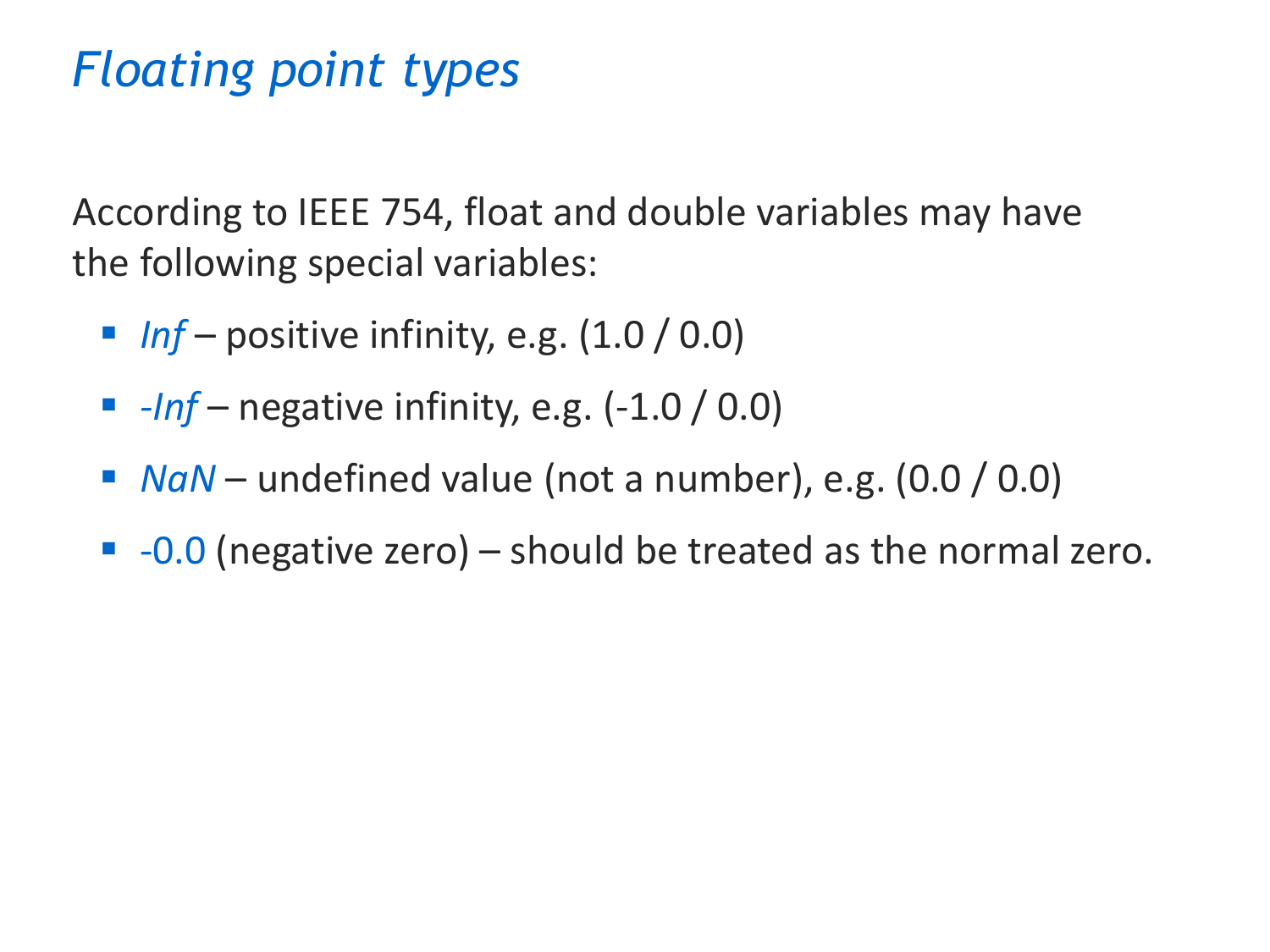#### *Features of the floating-point notation*

- The risk of overflow is very low, because of very wide range.
- The risk of underflow is low (lower for *double*).
- No special notation is needed in C:

```
double y = 0.3 * 0.6;
```
We get 0.18, not 0.1799945 as for the fixed-point notation.

■ Floating-point operations require significantly more processor cycles and more memory.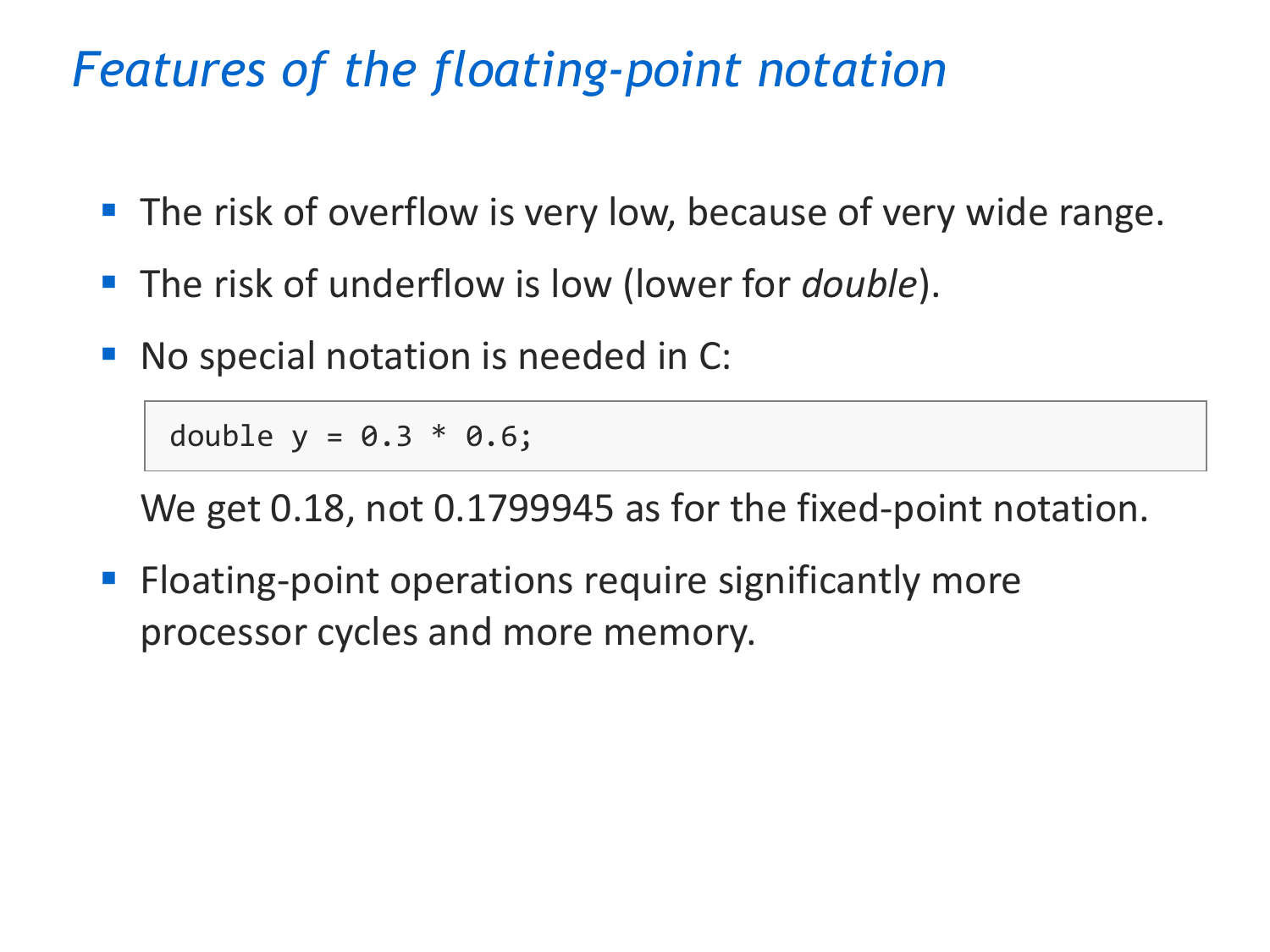# *Comparing floating-point numbers*

One caveat: remember that floating-point numbers have finite precision.

This probably won't work:

if (a / 2 == 2.5) { // *double a*

The result of division may be e.g. 2.5000000000001 instead of 2.5.

We must check whether the difference is below the limit, e.g. lower than  $10^{-8}$ :

if (abs(a / 2 - 2.5) < 1e-8) {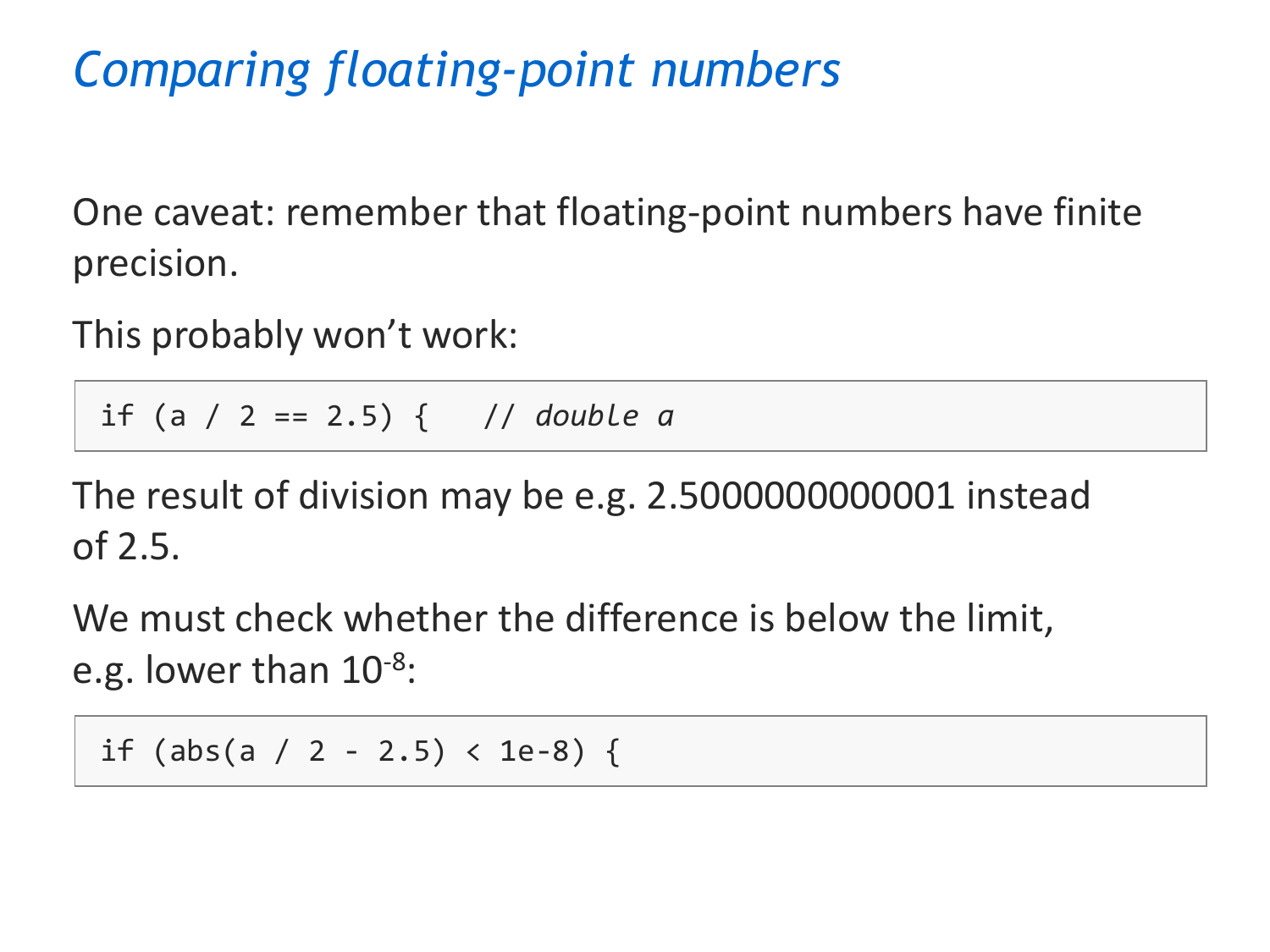# *Casting floating-point values in C*

Remember: a C compiler computes the right-hand side first.

short  $a = 5$ ; double  $b = a / 2$ ;

The result will be *b* = 2, because integer division (*a* / 2) will be performed first, only then the result will be written to a *double*  variable.

The correct casting (result 2.5):

```
short a = 5;
double b = (double)a / 2;double c = a / 2.0;
float d = (float)a / 2;float e = a / 2.0f;
```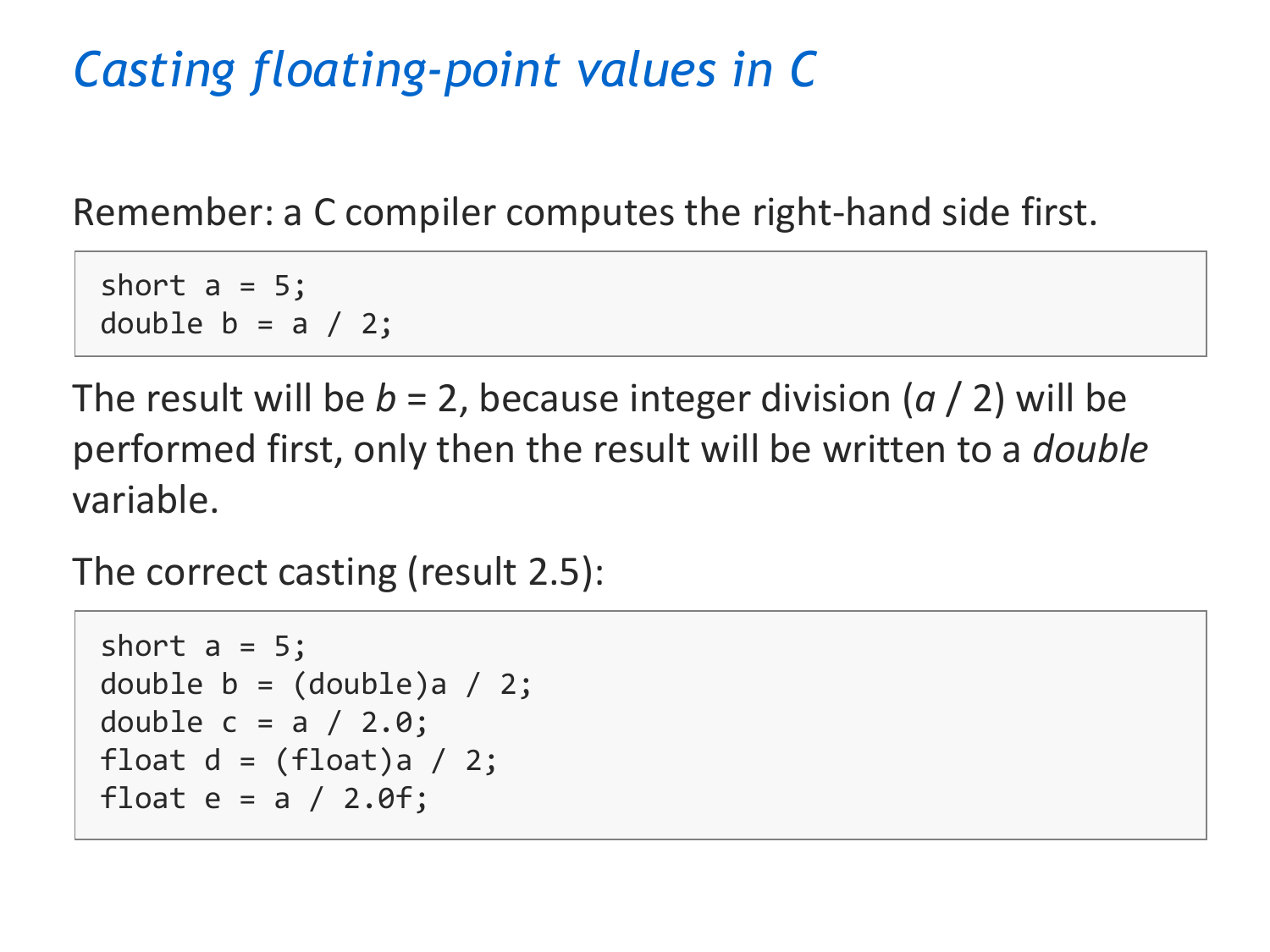# *Advantages of floating-point processors*

Floating-point processors compared with fixed-point ones

- Higher accuracy of number representation.
- Larger dynamic range  $-$  low quantization noise.
- Easier to code no special conversion to  $Q$  format needed.
- Easier and more accurate mathematic operations (square root, logarithm, trigonometric functions, etc.).

For example, in digital IIR filters, quantization noise is much lower, risk of filter instability is reduced, the results are more accurate.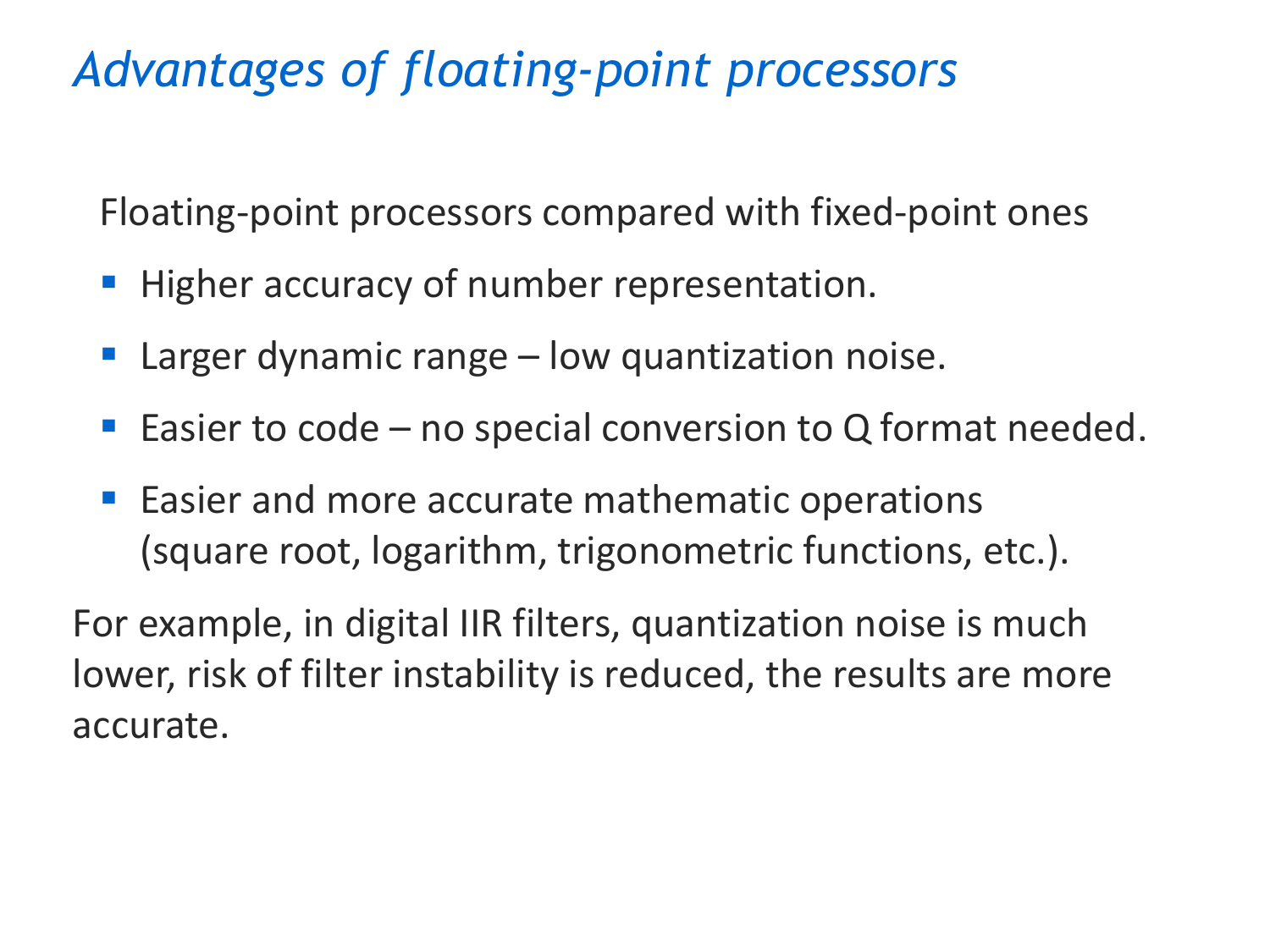# *Disadvantages of floating-point processors*

Floating-point processors compared with fixed-point ones

- Longer computations, more cycles used for performing operations (even a simple multiplication).
- More memory used, especially with the *double* type.
- More energy consumption  $($  = higher cost of usage).
- Much higher cost of a processor.